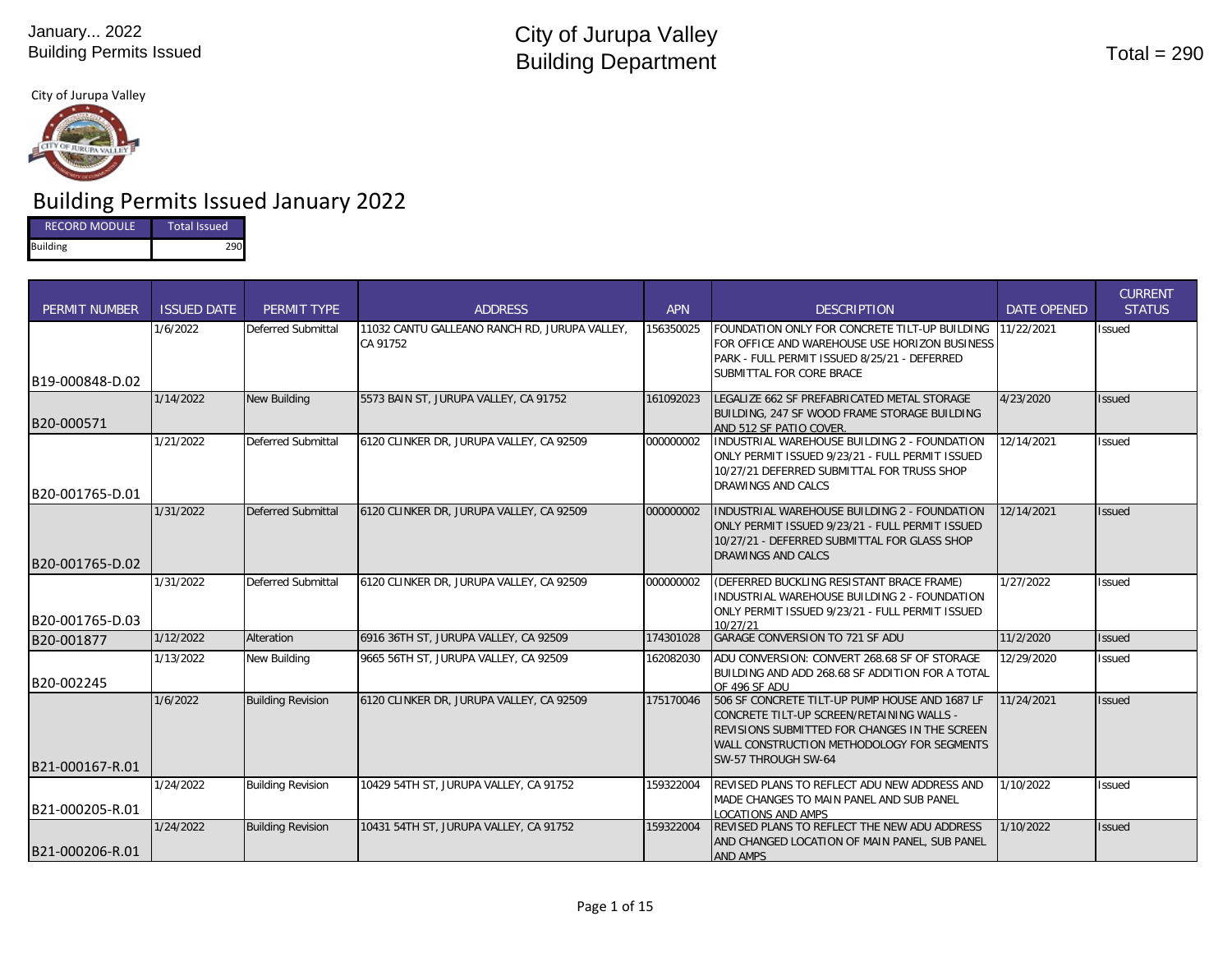| <b>PERMIT NUMBER</b> | <b>ISSUED DATE</b> | PERMIT TYPE               | <b>ADDRESS</b>                                | <b>APN</b> | <b>DESCRIPTION</b>                                                                                                                                                           | <b>DATE OPENED</b> | <b>CURRENT</b><br><b>STATUS</b> |
|----------------------|--------------------|---------------------------|-----------------------------------------------|------------|------------------------------------------------------------------------------------------------------------------------------------------------------------------------------|--------------------|---------------------------------|
| B21-000513           | 1/12/2022          | New Building              | 10319 58TH ST. JURUPA VALLEY. CA 91752        | 161171006  | 4244 SED WITH ATTACHED GARGAE                                                                                                                                                | 3/9/2021           | Issued                          |
| B21-000590-D.01      | 1/21/2022          | <b>Deferred Submittal</b> | 6597 WILLIAM AVE, JURUPA VALLEY, CA 91752     | 157150016  | REBUILD A 2,717 SINGLE FAMILY DWELLING, WITH 796 1/19/2022<br>SF ATTACHED GARAGE AND 64 SF PORCH C & D PLAN<br>DEFERED SUBMITTAL: TRUSS CALCS                                |                    | <b>Issued</b>                   |
| B21-000945-R.01      | 1/25/2022          | <b>Building Revision</b>  | 5526 ASH ST, JURUPA VALLEY, CA 92509          | 162061020  | SOLAR PV SYSTEM: 8.75 KW / 25 PANELS / 25<br>MICROINVERTERS / SERVICE CHANGEOUT: UPGRADE<br>FROM 100 AMP TO 125 AMPS * REVISION TO REFELCT<br>CORRECT BRAK LAYOUT AND BRAND* | 1/7/2022           | <b>Issued</b>                   |
| B21-001179           | 1/24/2022          | Addition                  | 6846 SEDONA DR. JURUPA VALLEY. CA 92509       | 183182029  | 2.894 SF 2-STORY ADDITION C & D PLAN                                                                                                                                         | 5/18/2021          | <b>Issued</b>                   |
| B21-001345           | 1/11/2022          | Addition                  | 5337 37TH ST, JURUPA VALLEY, CA 92509         | 179252006  | LEGALIZE 496 SF ADDTION TO SFD WITH 39.04 SF<br><b>PORCH</b>                                                                                                                 | 6/14/2021          | Issued                          |
| B21-001346           | 1/11/2022          | New Building              | 5337 37TH ST, JURUPA VALLEY, CA 92509         | 179252006  | 498.6 SF ADU WITH 326.4 SF STORAGE AND 525SF<br>ATTACHED PATIO                                                                                                               | 6/14/2021          | <b>Issued</b>                   |
| B21-001383           | 1/21/2022          | Alteration                | 4715 RIDGE POINT WAY, JURUPA VALLEY, CA 92509 | 183510005  | CONVERT 318 SF EXISTING DECK INTO OFFICE                                                                                                                                     | 6/16/2021          | Issued                          |
| B21-001384           | 1/21/2022          | Alteration                | 4715 RIDGE POINT WAY, JURUPA VALLEY, CA 92509 | 183510005  | RELOCATE LAUNDRY ROOM TO SECOND FLOOR - 282 SF 6/16/2021                                                                                                                     |                    | <b>Issued</b>                   |
| B21-001441           | 1/18/2022          | New Building              | 6411 CANYONLANDS DR, JURUPA VALLEY, CA 92509  | 000000002  | NEW HOUSE AND ATTACHED GARAGE - TRACT 31894<br>LOT 331 DISCOVERY PH 11 - PLAN 2C - 1705 SF - REF<br>MASTER PC B20-000342                                                     | 6/22/2021          | Issued                          |
| B21-001442           | 1/18/2022          | New Building              | 6419 CANYONLANDS DR, JURUPA VALLEY, CA 92509  | 000000002  | NEW HOUSE AND ATTACHED GARAGE - TRACT 31894<br>LOT 332 DISCOVERY PH 11 - PLAN 3A - 1843 SF - REF<br>MASTER PC B20-000342                                                     | 6/22/2021          | <b>Issued</b>                   |
| B21-001443           | 1/18/2022          | New Building              | 6427 CANYONLANDS DR, JURUPA VALLEY, CA 92509  | 000000002  | NEW HOUSE AND ATTACHED GARAGE - TRACT 31894<br>LOT 333 DISCOVERY PH 11 - PLAN 2B - 1705 SF - REF<br>MASTER PC B20-000342                                                     | 6/22/2021          | Issued                          |
| B21-001444           | 1/18/2022          | New Building              | 6435 CANYONLANDS DR, JURUPA VALLEY, CA 92509  | 000000002  | NEW HOUSE AND ATTACHED GARAGE - TRACT 31894<br>LOT 334 DISCOVERY PH 11 - PLAN 4A - 2064 SF - REF<br>MASTER PC B20-000342                                                     | 6/22/2021          | <b>Issued</b>                   |
| B21-001445           | 1/18/2022          | New Building              | 6438 CANYONLANDS DR. JURUPA VALLEY, CA 92509  | 000000002  | NEW HOUSE AND ATTACHED GARAGE - TRACT 31894<br>LOT 360 DISCOVERY PH 11 - PLAN 2C - 1705 SF - REF<br>MASTER PC B20-000342                                                     | 6/22/2021          | <b>Issued</b>                   |
| B21-001446           | 1/18/2022          | New Building              | 6428 CANYONLANDS DR. JURUPA VALLEY, CA 92509  | 000000002  | NEW HOUSE AND ATTACHED GARAGE - TRACT 31894<br>LOT 361 DISCOVERY PH 11 - PLAN 1A - 1547 SF - REF<br>MASTER PC B20-000342                                                     | 6/22/2021          | <b>Issued</b>                   |
| B21-001447           | 1/18/2022          | New Building              | 6418 CANYONLANDS DR, JURUPA VALLEY, CA 92509  | 000000002  | NEW HOUSE AND ATTACHED GARAGE - TRACT 31894<br>LOT 362 DISCOVERY PH 11 - PLAN 34C- 2064 SF - REF<br>MASTER PC B20-000342                                                     | 6/22/2021          | Issued                          |
| B21-001448           | 1/18/2022          | <b>New Building</b>       | 6412 CANYONLANDS DR, JURUPA VALLEY, CA 92509  | 000000002  | NEW HOUSE AND ATTACHED GARAGE - TRACT 31894<br>LOT 363 DISCOVERY PH 11 - PLAN 3B - 1843 SF - REF<br>MASTER PC B20-000342                                                     | 6/22/2021          | <b>Issued</b>                   |
| B21-001449           | 1/13/2022          | New Building              | 2874 FLAGSTAFF DR, JURUPA VALLEY, CA 92509    | 000000002  | NEW HOUSE AND ATTACHED GARAGE - TRACT 31894<br>LOT - 125 ADVENTURE PHASE 11 - PLAN 2D - 2203 SF -<br>REF MASTER PC B20-000340                                                | 6/22/2021          | Issued                          |
| B21-001450           | 1/13/2022          | <b>New Building</b>       | 2909 FLAGSTAFF DR, JURUPA VALLEY, CA 92509    | 000000002  | NEW HOUSE AND ATTACHED GARAGE - TRACT 31894<br>LOT 217 - ADVENTURE PHASE 11 - PLAN 2D - 2203 SF                                                                              | 6/22/2021          | <b>Issued</b>                   |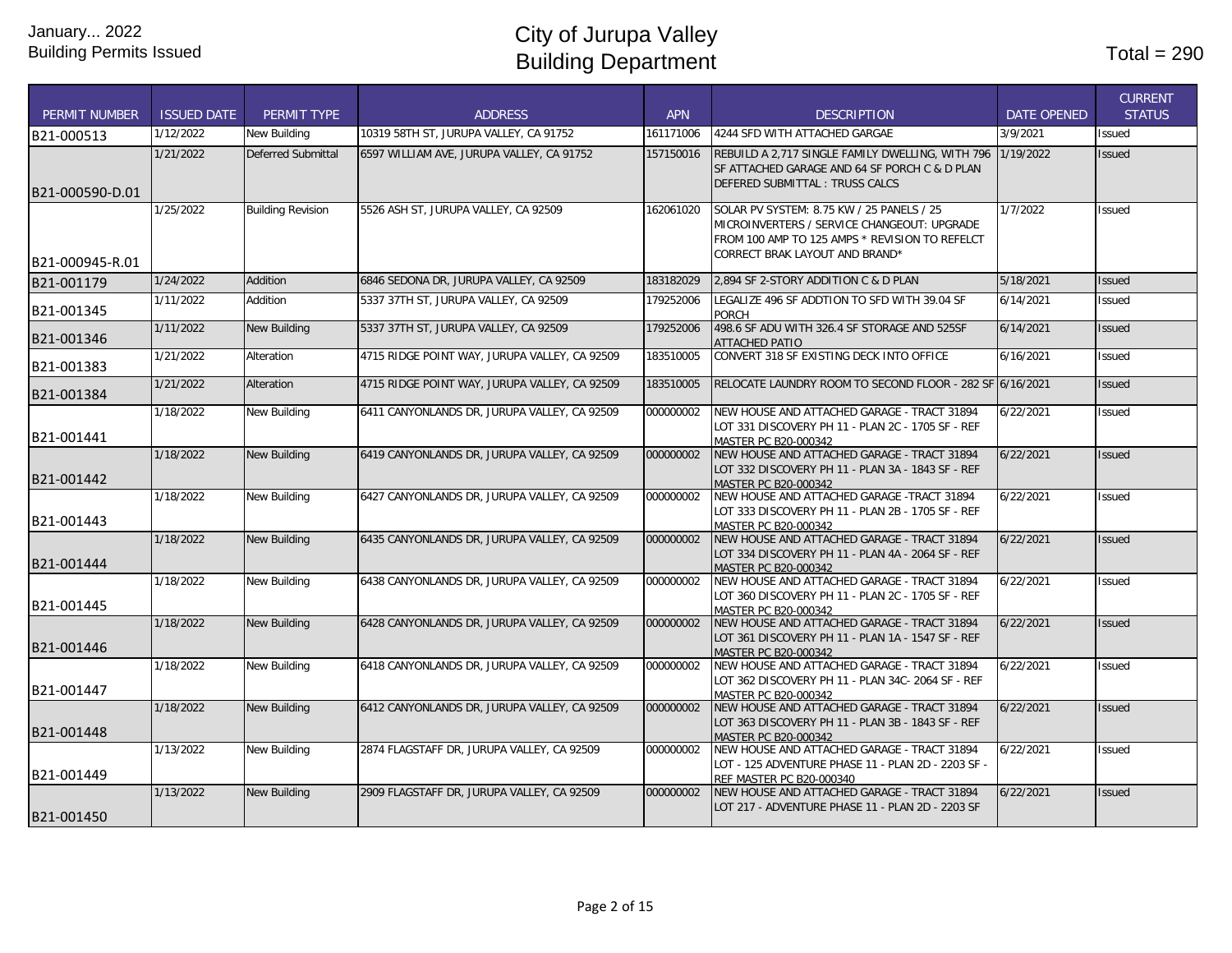| <b>PERMIT NUMBER</b> | <b>ISSUED DATE</b> | PERMIT TYPE              | <b>ADDRESS</b>                                 | <b>APN</b> | <b>DESCRIPTION</b>                                                          | <b>DATE OPENED</b> | <b>CURRENT</b><br><b>STATUS</b> |
|----------------------|--------------------|--------------------------|------------------------------------------------|------------|-----------------------------------------------------------------------------|--------------------|---------------------------------|
|                      | 1/13/2022          | New Building             | 2901 FLAGSTAFF DR, JURUPA VALLEY, CA 92509     | 000000002  | NEW HOUSE AND ATTACHED GARAGE - TRACT 31894                                 | 6/22/2021          | Issued                          |
|                      |                    |                          |                                                |            | LOT 218 - ADVENTURE PHASE 11 - PLAN 3A - 2590 SF -                          |                    |                                 |
| B21-001451           |                    |                          |                                                |            | REF MASTER PC B20-000340                                                    |                    |                                 |
|                      | 1/13/2022          | <b>New Building</b>      | 2893 FLAGSTAFF DR, JURUPA VALLEY, CA 92509     | 000000002  | NEW HOUSE AND ATTACHED GARAGE - TRACT 31894                                 | 6/22/2021          | Issued                          |
| B21-001452           |                    |                          |                                                |            | LOT 219 - ADVENTURE PHASE 11 - PLAN 1B - 1792 SF -                          |                    |                                 |
|                      |                    |                          |                                                |            | REF MASTER PC B20-000340                                                    |                    |                                 |
|                      | 1/13/2022          | New Building             | 2885 FLAGSTAFF DR, JURUPA VALLEY, CA 92509     | 000000002  | NEW HOUSE AND ATTACHED GARAGE - TRACT 31894                                 | 6/22/2021          | Issued                          |
| B21-001453           |                    |                          |                                                |            | LOT 220 - ADVENTURE PH 11 - PLAN 2A - 2203 SF - REF<br>MASTER PC B20-000340 |                    |                                 |
|                      | 1/13/2022          | New Building             | 2877 FLAGSTAFF DR, JURUPA VALLEY, CA 92509     | 000000002  | NEW HOUSE AND ATTACHED GARAGE - TRACT 31894                                 | 6/22/2021          | <b>Issued</b>                   |
|                      |                    |                          |                                                |            | LOT 221 - ADVENTURE PHASE 11 - PLAN 3D - 2590 SF -                          |                    |                                 |
| B21-001454           |                    |                          |                                                |            | REF MASTER PC B20-000340                                                    |                    |                                 |
|                      | 1/13/2022          | New Building             | 2869 FLAGSTAFF DR, JURUPA VALLEY, CA 92509     | 000000002  | NEW HOUSE AND ATTACHED GARAGE - TRACT 31894                                 | 6/22/2021          | Issued                          |
|                      |                    |                          |                                                |            | LOT 222 - ADVENTURE PHASE 11 - PLAN 2B - 2203 SF -                          |                    |                                 |
| B21-001455           |                    |                          |                                                |            | REF MASTER PC B20-000340                                                    |                    |                                 |
|                      | 1/13/2022          | <b>New Building</b>      | 2561 FLAGSTAFF DR, JURUPA VALLEY, CA 92509     | 000000002  | NEW HOUSE AND ATTACHED GARAGE - TRACT 31894                                 | 6/22/2021          | <b>Issued</b>                   |
|                      |                    |                          |                                                |            | LOT 223 - ADVENTURE PHASE 11 - PLAN 1D - 1792 SF -                          |                    |                                 |
| B21-001456           |                    |                          |                                                |            | REF MASTER PC B20-000340                                                    |                    |                                 |
|                      | 1/6/2022           | New Building             | 2697 KINGS CANYON DR, JURUPA VALLEY, CA 92509  | 000000002  | NEW HOUSE AND ATTACHED GARAGE - TRACT 31894                                 | 6/22/2021          | Issued                          |
| B21-001457           |                    |                          |                                                |            | LOT 58 - EXPLORATION PHASE 11 - PLAN 3C - 3325 SF                           |                    |                                 |
|                      |                    |                          |                                                |            | REF MASTER PC B20-000343                                                    |                    |                                 |
|                      | 1/6/2022           | <b>New Building</b>      | 2705 KINGS CANYON DR, JURUPA VALLEY, CA 92509  | 000000002  | NEW HOUSE AND ATTACHED GARAGE - TRACT 31894                                 | 6/22/2021          | <b>Issued</b>                   |
| B21-001458           |                    |                          |                                                |            | LOT 59 - EXPLORATION PHASE 11 - PLAN 4A - 4122 SF -                         |                    |                                 |
|                      | 1/6/2022           | New Building             | 2713 KINGS CANYON DR, JURUPA VALLEY, CA 92509  | 000000002  | REF MASTER PC B20-000343<br>NEW HOUSE AND ATTACHED GARAGE - TRACT 31894     | 6/22/2021          | Issued                          |
|                      |                    |                          |                                                |            | LOT 60 - EXPLORATION PHASE 11 - PLAN 1D - 2140 SF                           |                    |                                 |
| B21-001459           |                    |                          |                                                |            | REF MASTER PC B20-000343                                                    |                    |                                 |
|                      | 1/6/2022           | New Building             | 2721 KINGS CANYON DR, JURUPA VALLEY, CA 92509  | 000000002  | NEW HOUSE AND ATTACHED GARAGE - TRACT 31894                                 | 6/22/2021          | <b>Issued</b>                   |
|                      |                    |                          |                                                |            | LOT 61 - EXPLORATION PHASE 11 - PLAN 4C - 4122 SF                           |                    |                                 |
| B21-001460           |                    |                          |                                                |            | <b>REF MASTER PC B20-000343</b>                                             |                    |                                 |
|                      | 1/6/2022           | New Building             | 2729 KINGS CANYON WAY, JURUPA VALLEY, CA 92509 | 000000002  | NEW HOUSE AND ATTACHED GARAGE - TRACT 31894                                 | 6/22/2021          | Issued                          |
|                      |                    |                          |                                                |            | LOT 62 - EXPLORATION PHASE 11 - PLAN 3D - 3325 SF                           |                    |                                 |
| B21-001461           |                    |                          |                                                |            | REF MASTER PC B20-000343                                                    |                    |                                 |
|                      | 1/6/2022           | New Building             | 2726 KINGS CANYON DR, JURUPA VALLEY, CA 92509  | 000000002  | NEW HOUSE AND ATTACHED GARAGE - TRACT 31894                                 | 6/22/2021          | <b>Issued</b>                   |
| B21-001462           |                    |                          |                                                |            | LOT 76 - EXPLORATION PHASE 11 - PLAN 2D - 2809 SF                           |                    |                                 |
|                      |                    |                          |                                                |            | <b>REF MASTER PC B20-000343</b>                                             |                    |                                 |
|                      | 1/6/2022           | New Building             | 2718 KINGS CANYON DR, JURUPA VALLEY, CA 92509  | 000000002  | NEW HOUSE AND ATTACHED GARAGE - TRACT 31894                                 | 6/22/2021          | Issued                          |
| B21-001463           |                    |                          |                                                |            | LOT 77 - EXPLORATION PHASE 11 - PLAN 4D - 4122 SF                           |                    |                                 |
|                      | 1/6/2022           | <b>New Building</b>      | 2710 KINGS CANYON DR, JURUPA VALLEY, CA 92509  | 000000002  | REF MASTER PC B20-000343<br>NEW HOUSE AND ATTACHED GARAGE - TRACT 31894     | 6/22/2021          | Issued                          |
|                      |                    |                          |                                                |            | LOT 78 - EXPLORATION PH 11 - PLAN 3A - 3325 SF - REF                        |                    |                                 |
| B21-001464           |                    |                          |                                                |            | MASTER PC B20-000343                                                        |                    |                                 |
|                      | 1/6/2022           | New Building             | 2702 KINGS CANYON DR, JURUPA VALLEY, CA 92509  | 000000002  | NEW HOUSE AND ATTACHED GARAGE - TRACT 31894                                 | 6/22/2021          | Issued                          |
|                      |                    |                          |                                                |            | LOT 79 - EXPLORATION PH 11 - PLAN 4C - 4122 SF - REF                        |                    |                                 |
| B21-001465           |                    |                          |                                                |            | MASTER PC B20-000343                                                        |                    |                                 |
|                      | 1/6/2022           | New Building             | 2694 KINGS CANYON DR, JURUPA VALLEY, CA 92509  | 000000002  | NEW HOUSE AND ATTACHED GARAGE - TRACT 31894                                 | 6/22/2021          | Issued                          |
|                      |                    |                          |                                                |            | LOT 80 - EXPLORATION PH 11 - PLAN 3D - 3325 SF - REF                        |                    |                                 |
| B21-001466           |                    |                          |                                                |            | MASTER PC B20-000343                                                        |                    |                                 |
|                      | 1/4/2022           | <b>Building Revision</b> | 8354 63RD ST, JURUPA VALLEY, CA 92509          | 163220006  | SOLAR PV SYSTEM: 18.925 KW DC / 47 PANELS / 2                               | 12/9/2021          | Issued                          |
|                      |                    |                          |                                                |            | INVERTERS / SERVICE CHANGEOUT: UPGRADE FROM                                 |                    |                                 |
| B21-001815-R.02      |                    |                          |                                                |            | 125 AMPS TO 225 AMPS (REVISION: LAYOUT CHANGE)                              |                    |                                 |
|                      |                    |                          |                                                |            |                                                                             |                    |                                 |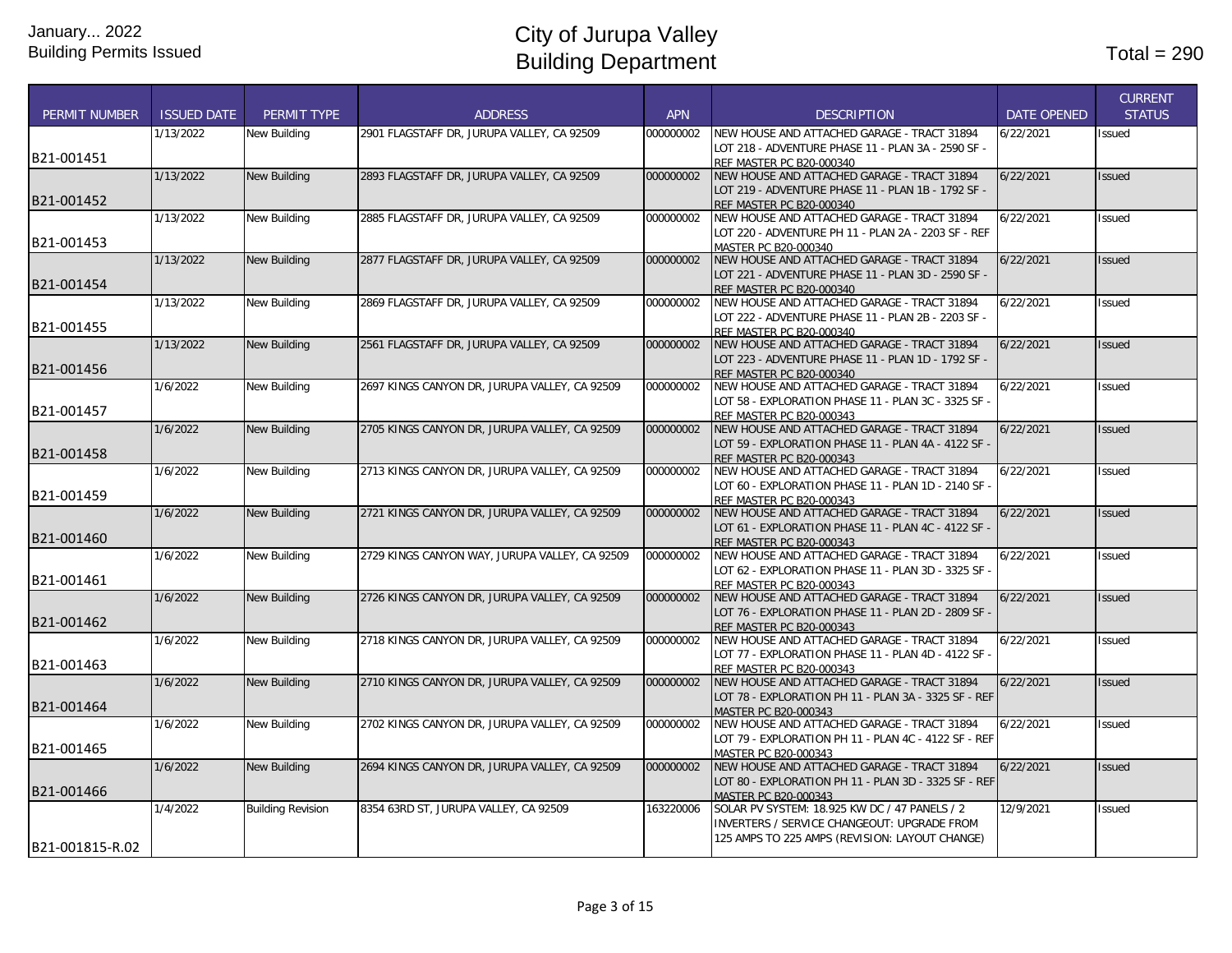| <b>PERMIT NUMBER</b> | <b>ISSUED DATE</b> | PERMIT TYPE              | <b>ADDRESS</b>                                            | <b>APN</b> | <b>DESCRIPTION</b>                                                                                                                                                                                                                                                          | <b>DATE OPENED</b> | <b>CURRENT</b><br><b>STATUS</b> |
|----------------------|--------------------|--------------------------|-----------------------------------------------------------|------------|-----------------------------------------------------------------------------------------------------------------------------------------------------------------------------------------------------------------------------------------------------------------------------|--------------------|---------------------------------|
| B21-001896           | 1/25/2022          | Alteration               | 4388 SERRANO DR, JURUPA VALLEY, CA 92509                  | 156210093  | TI - INCREASE SIZE OF ELECTRICAL ROOM, ADD NEW<br>ELECTRICAL IN ANOTHER LOCATION TO FEED THE<br>OTHER HALF OF THE BUILDING. STRUCTURAL MOD TO<br>EXSTG PANELS FOR ELEC WORK, RELOCATE EXSTG<br>ROOF ACCESS OF THE BUILDING, AND PROVIDE<br><b>VENTILATION OF ELEC ROOMS</b> | 7/29/2021          | Issued                          |
| B21-002054           | 1/25/2022          | Electrical               | 4388 SERRANO DR, JURUPA VALLEY, CA 92509                  | 156210093  | TEMP POWER - 2 DIESEL GENERATORS - 1-MW 480<br>VOLT - 1500 AMPS EACH                                                                                                                                                                                                        | 8/18/2021          | <b>Issued</b>                   |
| B21-002068           | 1/24/2022          | Alteration               | 9415 MISSION BLVD, #G,I AND J, JURUPA VALLEY, CA<br>92509 | 170190028  | COMMERERICAL TI 3,570 SF INDIA MARKET C & D PLAN 8/19/2021                                                                                                                                                                                                                  |                    | Issued                          |
| B21-002201-D.01      | 1/13/2022          | Deferred Submittal       | 9265 LIMONITE AVE, JURUPA VALLEY, CA 92509                | 165240019  | DEFERRED TRUSSES: NEW COMMERCIAL BUILDING -<br>5000 SF - BUILDING C (REFERENCE B19-18175) -<br>FOUNDATION ONLY PERMIT ISSUED 8/23/21 - FULL<br>PERMIT ISSUED 9/20/21                                                                                                        | 1/13/2022          | Issued                          |
| B21-002201-R.01      | 1/27/2022          | <b>Building Revision</b> | 9265 LIMONITE AVE, JURUPA VALLEY, CA 92509                | 165240019  | REVISION: CHANGES TO ROOF SHEATIHING AND<br>FOUNDATION- NEW COMMERCIAL BUILDING - 5000 SF<br>BUILDING C (REFERENCE B19-18175) - FOUNDATION<br>ONLY PERMIT ISSUED 8/23/21 - FULL PERMIT ISSUED<br>9/20/21                                                                    | 1/13/2022          | <b>Issued</b>                   |
| B21-002202-D.01      | 1/13/2022          | Deferred Submittal       | 9277 LIMONITE AVE, JURUPA VALLEY, CA 92509                | 165240019  | DEFERRED TRUSSES: NEW COMMERCIAL BUILDING -<br>21000 SF - BUILDING D (REFERENCE B19-18176) -<br>FOUNDATION ONLY PERMIT ISSUED 8/23/21 - FULL<br>PERMIT ISSUED 9/20/21                                                                                                       | 1/13/2022          | <b>Issued</b>                   |
| B21-002202-R.01      | 1/27/2022          | <b>Building Revision</b> | 9277 LIMONITE AVE, JURUPA VALLEY, CA 92509                | 165240019  | REVISION: CHANGES TO ROOF SHEATIHING AND<br>FOUNDATION -NEW COMMERCIAL BUILDING - 21000 SF<br>BUILDING D (REFERENCE B19-18176) - FOUNDATION<br>ONLY PERMIT ISSUED 8/23/21 - FULL PERMIT ISSUED<br>9/20/21                                                                   | 1/13/2022          | <b>Issued</b>                   |
| B21-002229           | 1/25/2022          | New Building             | 9055 BLACK THORN ST, JURUPA VALLEY, CA 92509              | 165100027  | NEW HOUSE AND ATTACHED GARAGE - TR 37052 LOT<br>25 - MODEL PLAN 3 - 3160 SF - REF MASTER PC B21-<br>000849                                                                                                                                                                  | 9/9/2021           | Issued                          |
| B21-002230           | 1/25/2022          | <b>New Building</b>      | 9043 BLACK THORN ST, JURUPA VALLEY, CA 92509              | 165100027  | NEW HOUSE AND ATTACHED GARAGE - TR 37052 LOT<br>26 - MODEL PLAN 2 - 2927 SF - REF MASTER PC B21-<br>000849                                                                                                                                                                  | 9/9/2021           | <b>Issued</b>                   |
| B21-002231           | 1/25/2022          | <b>New Building</b>      | 9031 BLACK THORN ST, JURUPA VALLEY, CA 92509              | 165100027  | NEW HOUSE AND ATTACHED GARAGE - TR 37052 LOT<br>27 - MODEL PLAN 2 - 2927 SF - REF MASTER PC B21-<br>000849                                                                                                                                                                  | 9/9/2021           | Issued                          |
| B21-002289           | 1/10/2022          | Solar PV                 | 11598 WINNICUT CT, JURUPA VALLEY, CA 91752                | 157331018  | SOLAR PV SYSTEM: 10.125 KW DC / 25 PANELS / 25<br>MICROINVERTERS / SERVICE CHANGEOUT: REPLACE<br>225 AMP EOUIPMENT                                                                                                                                                          | 9/15/2021          | Issued                          |
| B21-002289-R.01      | 1/10/2022          | <b>Building Revision</b> | 11598 WINNICUT CT, JURUPA VALLEY, CA 91752                | 157331018  | WENT FROM 29 PANELS TO 25 / SYSTEM SIZE CHANGED 12/28/2021<br>TO 10.125KW DC                                                                                                                                                                                                |                    | Issued                          |
| B21-002557           | 1/19/2022          | Mechanical               | 6086 GRINNELL DR, JURUPA VALLEY, CA 92509                 | 166430016  | HVAC CHNAGEOUT: 3 TON / INSTALLED IN SAME<br><b>LOCATION AS EXISTING IN</b>                                                                                                                                                                                                 | 10/12/2021         | Issued                          |
| B21-002597           | 1/11/2022          | Solar PV                 | 7770 BIG ROCK DR, JURUPA VALLEY, CA 92509                 | 183252002  | SOLAR PV SYSTEM: 5.2 KW / 13 PANELS / 13<br>MICROINVERTERS / SERVICE CHANGEOUT: UPGRADE<br>FROM 100 AMPS TO 225 AMPS                                                                                                                                                        | 10/19/2021         | Closed - Final                  |
| B21-002615           | 1/19/2022          | Solar PV                 | 11490 MOJAVE DR, JURUPA VALLEY, CA 91752                  | 160100051  | SOLAR PV SYSTEM: 9.35 KW / 22 PANELS / 1 INVERTER<br>(1) BATTERY BACKUP / NO MPU                                                                                                                                                                                            | 10/21/2021         | <b>Issued</b>                   |
| B21-002635           | 1/26/2022          | Alteration               | 4752 FELSPAR ST, #A-D, JURUPA VALLEY, CA 92509            | 169220034  | CELL SITE MODIFICATION                                                                                                                                                                                                                                                      | 10/25/2021         | Issued                          |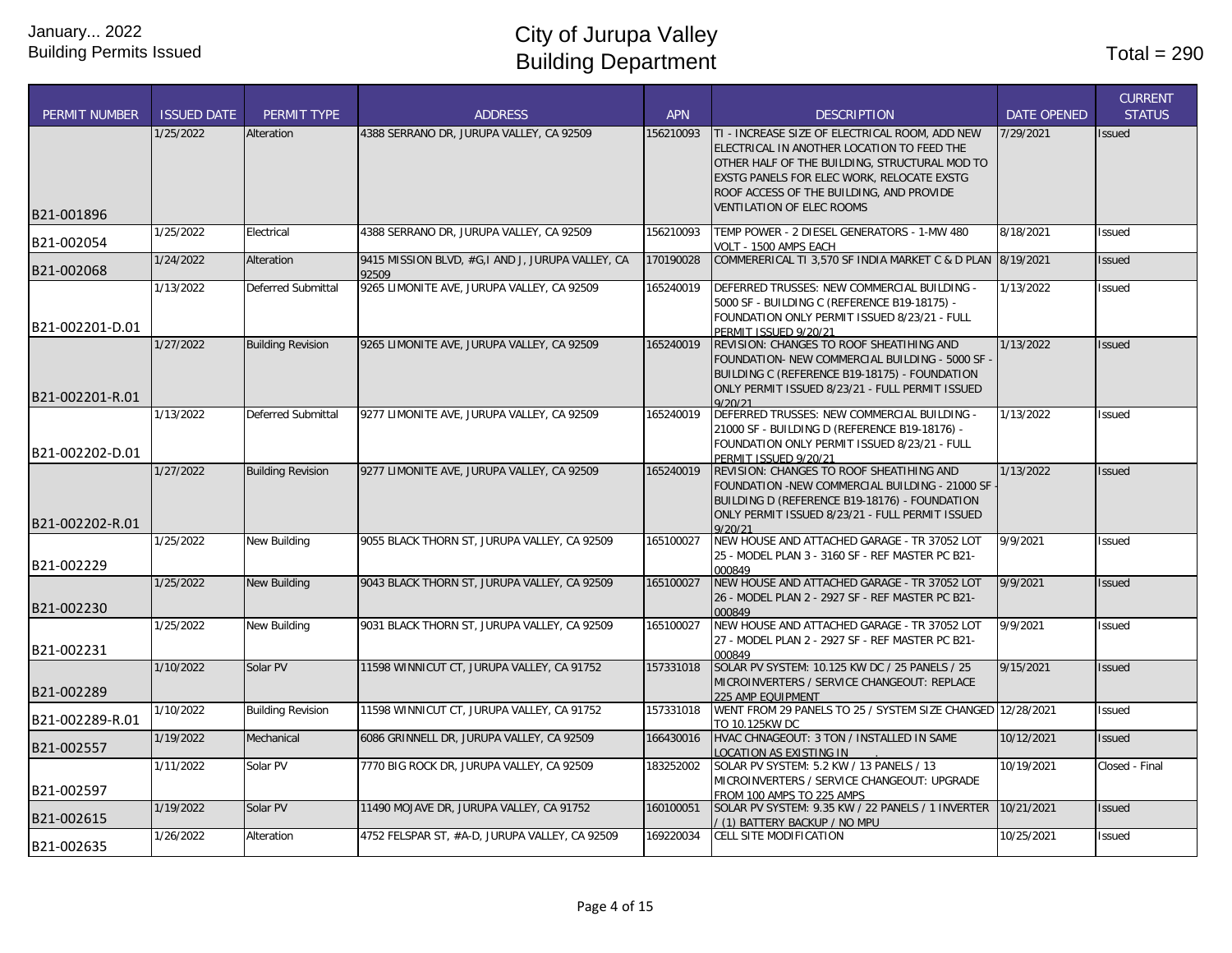|                      |                    |                          |                                                |            |                                                                                          |                    | <b>CURRENT</b> |
|----------------------|--------------------|--------------------------|------------------------------------------------|------------|------------------------------------------------------------------------------------------|--------------------|----------------|
| <b>PERMIT NUMBER</b> | <b>ISSUED DATE</b> | PERMIT TYPE              | <b>ADDRESS</b>                                 | <b>APN</b> | <b>DESCRIPTION</b>                                                                       | <b>DATE OPENED</b> | <b>STATUS</b>  |
|                      | 1/25/2022          | Addition                 | 7605 MISSION BLVD, JURUPA VALLEY, CA 92509     | 174170037  | MASTER PLAN CHECK PRIMARY 7605 MISSION - 483 SF                                          | 10/25/2021         | <b>Issued</b>  |
| B21-002642           |                    |                          |                                                |            | ADDITION TO SFD 951 SF 7611 MISSION UNDER                                                |                    |                |
|                      |                    |                          |                                                |            | PERMIT # B22-000189                                                                      |                    |                |
|                      | 1/27/2022          | Solar PV                 | 5733 NEWTON ST, JURUPA VALLEY, CA 92509        | 178132016  | SOLAR PV SYSTEM: 5.95 KW / 17 PANELS / 17<br>MICROINVERTERS / SERVICE CHANGEOUT: UPGRADE | 11/3/2021          | Issued         |
| B21-002712           |                    |                          |                                                |            | FROM 100 AMPS TO 225 AMPS                                                                |                    |                |
|                      | 1/26/2022          | Solar PV                 | 4378 FRIESIAN LN, JURUPA VALLEY, CA 92509      | 169171009  | SOLAR PV SYSTEM 8.45KW / 26 MODULES / 1 INVERTER 11/4/2021                               |                    | <b>Issued</b>  |
| B21-002735           |                    |                          |                                                |            | / NO MPU                                                                                 |                    |                |
| B21-002745           | 1/6/2022           | Solar PV                 | 9450 56TH ST, JURUPA VALLEY, CA 92509          | 162142006  | SOLAR PV SYSTEM 4.35 AC KW / 15 PANELS / 15 MICRO 11/4/2021                              |                    | <b>Issued</b>  |
|                      |                    |                          |                                                |            | <b>INVERTERS / NO MPU</b><br><b>FIRE DAMAGE REPAIR</b>                                   |                    |                |
| B21-002755           | 1/28/2022          | Alteration               | 4120 PACIFIC AVE, JURUPA VALLEY, CA 92509      | 182250003  |                                                                                          | 11/8/2021          | <b>Issued</b>  |
| B21-002784           | 1/10/2022          | Solar PV                 | 6745 NADEAU LN, JURUPA VALLEY, CA 92509        | 175071006  | SOLAR PV SYSTEM 8.75 DC KW / 25 PANELS / 1                                               | 11/11/2021         | <b>Issued</b>  |
|                      | 1/31/2022          | <b>Building Revision</b> | 6064 DE LA VISTA, JURUPA VALLEY, CA 92509      | 182262003  | <b>INVERTERS / NO MPU</b><br>RELOCATED METER AND MAIN PANEL                              | 1/19/2022          | <b>Issued</b>  |
| B21-002796-R.01      |                    |                          |                                                |            |                                                                                          |                    |                |
|                      | 1/21/2022          | Solar PV                 | 6302 THUNDER BAY TRL, JURUPA VALLEY, CA 92509  | 185342037  | SOLAR PV SYSTEM: 7.6 KW DC / 19 PANELS / 19                                              | 11/17/2021         | Closed - Final |
| B21-002821           |                    |                          |                                                |            | MICROINVERTERS / SERVICE CHANGEOUT: UPGRADE<br>FROM 100 AMPS TO 225 AMPS                 |                    |                |
|                      | 1/10/2022          | <b>Building Revision</b> | 5963 SAGUARO ST, JURUPA VALLEY, CA 92509       | 162272004  | SOLAR PV: 5.76 KW DC / 16 PANELS / 16                                                    | 12/23/2021         | <b>Issued</b>  |
|                      |                    |                          |                                                |            | MICROINVERTERS / SERVICE CHANGEOUT: UPGRADE                                              |                    |                |
|                      |                    |                          |                                                |            | FROM 100 AMPS TO 200 AMPS REVISION: LAYOUT                                               |                    |                |
| B21-002838-R.01      |                    |                          |                                                |            | <b>CHANGE</b>                                                                            |                    |                |
| B21-002860-R.01      | 1/26/2022          | <b>Building Revision</b> | 6386 GRAND VALLEY TRL, JURUPA VALLEY, CA 92509 | 185402019  | PANEL UPGRADE FROM 125A TO 200A                                                          | 1/18/2022          | <b>Issued</b>  |
|                      | 1/26/2022          | Solar PV                 | 7600 HIGH PRAIRIE TRL, JURUPA VALLEY, CA 92509 | 185404059  | SOLAR PV SYSTEM 8.82 DC KW / 21 PANELS / 1                                               | 11/23/2021         | <b>Issued</b>  |
| B21-002871           |                    |                          |                                                |            | <b>INVERTER / NO MPU</b>                                                                 |                    |                |
|                      | 1/10/2022          | Solar PV                 | 5978 TROTH ST, JURUPA VALLEY, CA 91752         | 161232014  | SOLAR PV SYSTEM: 6.65 KW DC / 19 PANELS / 1                                              | 11/30/2021         | Issued         |
|                      |                    |                          |                                                |            | INVERTER / SERVICE CHANGEOUT: UPGRADE FROM 100                                           |                    |                |
| B21-002902           |                    |                          |                                                |            | AMPS TO 225 AMPS                                                                         |                    |                |
| B21-002923           | 1/5/2022           | Solar PV                 | 6304 CINNABAR DR, JURUPA VALLEY, CA 92509      | 177122001  | SOLAR PV SYSTEM: 3.16 KW DC / 8 PANELS / 1                                               | 12/2/2021          | <b>Issued</b>  |
|                      | 1/19/2022          | Solar PV                 | 5585 AVOCET DR, JURUPA VALLEY, CA 91752        | 160411001  | <b>INVERTER / NO MPU</b><br>SOLAR PV SYSTEM: 7.32 KW DC / 19 PANELS / 19                 | 12/3/2021          | Closed - Final |
| B21-002925           |                    |                          |                                                |            | MICROINVERTERS / NO MPU                                                                  |                    |                |
|                      | 1/19/2022          | Solar PV                 | 4645 TROY CT, JURUPA VALLEY, CA 92509          | 167110030  | SOLAR PV SYSTEM / 102.080 DC KW / 232 PANELS / 2                                         | 12/3/2021          | <b>Issued</b>  |
| B21-002929           |                    |                          |                                                |            | <b>INVERTERS - COMMERCIAL</b>                                                            |                    |                |
| B21-002968           | 1/10/2022          | Solar PV                 | 6582 CORDIERITE CT, JURUPA VALLEY, CA 91752    | 152381010  | SOLAR PV SYSTEM: 9.49 KW DC / 26 PANELS / 26                                             | 12/10/2021         | Closed - Final |
|                      | 1/4/2022           | Re-Roof                  | 6391 HEATHERWOOD DR, JURUPA VALLEY, CA 92509   | 163332015  | MICROINVERTERS / NO MPU<br>RE ROOF: REMOVE EXSTING SHINGLES AND REPLACE                  | 12/10/2021         | Closed - Final |
| B21-002969           |                    |                          |                                                |            | WITH COOL ROOF SHINGLES                                                                  |                    |                |
|                      | 1/26/2022          | Solar PV                 | 8751 58TH ST, JURUPA VALLEY, CA 92509          | 165080031  | SOLAR PV SYSTEM: 6.3 KW DC / 18 PANELS / 1                                               | 12/13/2021         | <b>Issued</b>  |
| B21-002971           |                    |                          |                                                |            | INVERTER / (1) BATTERY BACKUP / NO MPU                                                   |                    |                |
|                      | 1/10/2022          | Solar PV                 | 8608 RUNNING GAIT LN, JURUPA VALLEY, CA 92509  | 165080018  | SOLAR PV SYSTEM: 9.1 KW DC / 26 PANELS / 1                                               | 12/13/2021         | <b>Issued</b>  |
| B21-002973           |                    |                          |                                                |            | INVERTER / SERVICE CHANGEOUT: UPGRADE FROM 125                                           |                    |                |
|                      | 1/28/2022          | Solar PV                 | 11398 PENA WAY, JURUPA VALLEY, CA 91752        | 160113019  | AMPS TO 225 AMPS<br>SOLAR PV SYSTEM: 15.6 KW DC / 39 PANELS / 39                         | 12/13/2021         | <b>Issued</b>  |
| B21-002982           |                    |                          |                                                |            | MICROINVERTERS / NO MPU                                                                  |                    |                |
|                      | 1/10/2022          | Solar PV                 | 10390 BELLEGRAVE AVE, JURUPA VALLEY, CA 91752  | 159030004  | SOLAR PV SYSTEM: 5.6 KW DC / 16 PANELS / 1                                               | 12/14/2021         | <b>Issued</b>  |
|                      |                    |                          |                                                |            | INVERTER / SERVICE CHANGEOUT: UPGRADE FROM 125                                           |                    |                |
| B21-002992           |                    |                          |                                                |            | AMPS TO 225 AMPS                                                                         |                    |                |
|                      | 1/4/2022           | Solar PV                 | 9254 61ST ST, JURUPA VALLEY, CA 92509          | 165240015  | SOLAR PV SYSTEM: 3.8 KW DC / 10 PANELS / 1                                               | 12/14/2021         | Issued         |
| B21-003001           |                    |                          |                                                |            | <b>INVERTER / NO MPU</b>                                                                 |                    |                |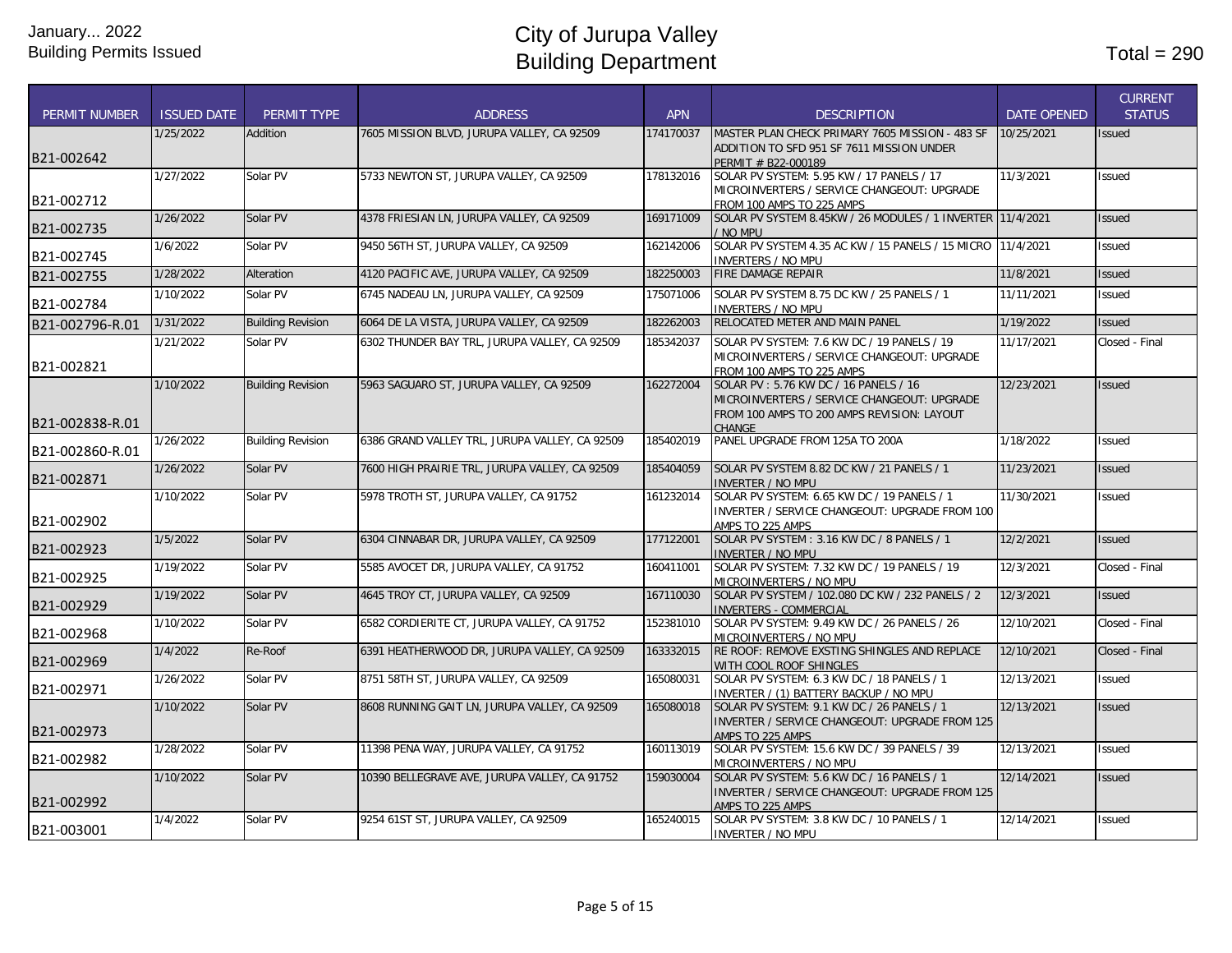| <b>PERMIT NUMBER</b> | <b>ISSUED DATE</b> | PERMIT TYPE | <b>ADDRESS</b>                                 | <b>APN</b> | <b>DESCRIPTION</b>                                                                                                 | <b>DATE OPENED</b> | <b>CURRENT</b><br><b>STATUS</b>        |
|----------------------|--------------------|-------------|------------------------------------------------|------------|--------------------------------------------------------------------------------------------------------------------|--------------------|----------------------------------------|
| B21-003006           | 1/13/2022          | Electrical  | 6598 20TH ST, JURUPA VALLEY, CA 92509          | 000000002  | LIGHT POLES AND SOLAR LIGHTING FOR MAIN PARK -<br><b>LOT 404</b>                                                   | 12/15/2021         | <b>Issued</b>                          |
| B21-003007           | 1/13/2022          | Solar PV    | 6409 BIG BEND WAY, JURUPA VALLEY, CA 91752     | 000000002  | SOLAR LIGHTING FOR POCKET PARK LOT T                                                                               | 12/15/2021         | Issued                                 |
| B21-003008           | 1/13/2022          | Solar PV    | 11695 68TH ST, JURUPA VALLEY, CA 91752         | 157190006  | SOLAR LIGHTING FOR POCKET PARK V                                                                                   | 12/15/2021         | <b>Issued</b>                          |
| B21-003009           | 1/4/2022           | Solar PV    | 2310 LOVELAND DR, JURUPA VALLEY, CA 92509      | 175064004  | SOLAR PV: 3.195 KW DC / 9 PANELS / 1 INVERTER / NO<br><b>MPU</b>                                                   | 12/6/2021          | <b>Issued</b>                          |
| B21-003012           | 1/10/2022          | Solar PV    | 6645 AVENUE JUAN DIAZ, JURUPA VALLEY, CA 92509 | 186290005  | SOLAR PV: 7 KW DC / 20 PANELS / 1 INVERTER / NO<br><b>MPU</b>                                                      | 12/16/2021         | <b>Issued - Revisions</b><br>Submitted |
| B21-003013           | 1/26/2022          | Solar PV    | 4275 VERNON AVE, JURUPA VALLEY, CA 92509       | 171261002  | SOLAR PV: 7.1 KW DC / 20 PANELS / 1 INVERTER / NO<br><b>MPU</b>                                                    | 12/16/2021         | <b>Issued</b>                          |
| B21-003014           | 1/26/2022          | Solar PV    | 6692 COLOMA WAY, JURUPA VALLEY, CA 92509       | 177361012  | SOLAR PV: 6.3 KW DC / 18 PANELS / 1 INVERTER / SUB<br>Panel: 125 Amp / No Mpu                                      | 12/16/2021         | <b>Issued</b>                          |
| B21-003026           | 1/7/2022           | Electrical  | 11589 FORSYTHIA ST, JURUPA VALLEY, CA 91752    | 160271050  | TESLA POWER WALL BATTERY BACKUP                                                                                    | 12/17/2021         | Issued                                 |
| B21-003032           | 1/10/2022          | Solar PV    | 4472 ALONDRO DR, JURUPA VALLEY, CA 92509       | 171141008  | SOLAR PV: 3.85 KW DC / 11 PANELS / 1 INVERTER / NO<br><b>MPU</b>                                                   | 12/20/2021         | <b>Issued</b>                          |
| B21-003033           | 1/18/2022          | Solar PV    | 5575 MANLINE DR, JURUPA VALLEY, CA 91752       | 160090051  | SOLAR PV: 5.475 KW DC / 15 PANELS / 1 INVERTER / NO 12/20/2021<br><b>MPU</b>                                       |                    | <b>Issued</b>                          |
| B21-003034           | 1/19/2022          | Solar PV    | 11664 BLUEBEARD CT, JURUPA VALLEY, CA 91752    | 160290014  | SOLAR PV: 6 KW DC / 16 PANELS / 16 MICROINVERTERS 12/20/2021<br>NO MPU                                             |                    | Closed - Final                         |
| B21-003037           | 1/4/2022           | Plumbing    | 11597 RANGE VIEW RD, JURUPA VALLEY, CA 91752   | 160210098  | WATER HEATER CHANGEOUT: 40 GAL / INSTALLED IN<br>SAME LOCATION AS EXISTING IN GARAGE                               | 12/20/2021         | <b>Issued</b>                          |
| B21-003038           | 1/20/2022          | Solar PV    | 8057 WENDOVER DR, JURUPA VALLEY, CA 92509      | 163341021  | SOLAR PV: 5.475 KW DC / 15 PANELS / 1 INVERTER /<br>SERVICE CHANGEOUT: UPGRADE FROM 125 AMPS TO<br>225 AMPS        | 12/20/2021         | <b>Issued</b>                          |
| B21-003043           | 1/12/2022          | Solar PV    | 6541 THUNDER BAY TRL, JURUPA VALLEY, CA 92509  | 185404028  | SOLAR PV: 7.410 KW DC / 19 PANELS / 19<br>MICROINVERTERS / SERVICE CHANGEOUT: UPGRADE<br>FROM 100 AMPS TO 200 AMPS | 12/20/2021         | <b>Issued</b>                          |
| B21-003047           | 1/12/2022          | Solar PV    | 10319 58TH ST, JURUPA VALLEY, CA 91752         | 161171006  | SOLAR PV: 3.6 KW DC / 8 PANELS / 8 MICROINVERTERS<br>NO MPU                                                        | 12/20/2021         | <b>Issued</b>                          |
| B21-003050           | 1/4/2022           | Solar PV    | 6761 TANZANITE ST, JURUPA VALLEY, CA 91752     | 152610009  | SOLAR PV: 3.78 KW DC / 9 PANELS / 9<br>MICROINVERTERS / NO MPU                                                     | 12/20/2021         | Closed - Final                         |
| B21-003052           | 1/4/2022           | Plumbing    | 5303 CAMINO REAL, JURUPA VALLEY, CA 92509      | 183280004  | WATER HEATER CHANGEOUT: 50 GAL / INSTALLED IN<br>SAME LOCATION AS EXISTING IN GARAGE                               | 12/21/2021         | Closed - Final                         |
| B21-003055           | 1/10/2022          | Solar PV    | 4266 WIND STREAM LN, JURUPA VALLEY, CA 92509   | 181253045  | SOLAR PV: 6.24 KW DC / 16 PANELS / 16<br>MICROINVERTERS / NO MPU                                                   | 12/21/2021         | Closed - Final                         |
| B21-003072           | 1/11/2022          | Solar PV    | 4840 MAGNUM WAY, JURUPA VALLEY, CA 91752       |            | SOLAR PV: 11.39 KW DC / 34 PANELS / 34<br>MICROINVERTERS / NO MPU                                                  | 12/22/2021         | Closed - Final                         |
| B21-003077           | 1/12/2022          | Solar PV    | 9913 MISSION BLVD, JURUPA VALLEY, CA 92509     | 170130036  | SOLAR PV: 6.3 KW DC / 18 PANELS / 1 INVERTER /<br>SERVICE CHANGEOUT: UPGRADE FROM 100 AMPS TO<br>125 AMPS          | 12/25/2021         | <b>Issued</b>                          |
| B21-003078           | 1/6/2022           | Mechanical  | 5875 JANET ST. JURUPA VALLEY. CA 92509         | 182303001  | HVAC CHANGEOUT: WALL FURNACE / 80 K BTUS /<br>LOCATION IN SAME LOCATION AS EXISTING IN LIVING<br><b>ROOM</b>       | 12/27/2021         | <b>Issued</b>                          |
| B21-003082           | 1/11/2022          | Solar PV    | 11234 OWEN CT. JURUPA VALLEY. CA 91752         | 160422005  | SOLAR PV: 8 KW DC / 20 PANELS / 20 MICROINVERTERS 12/27/2021<br>NO MPU                                             |                    | <b>Issued</b>                          |
| B21-003083           | 1/21/2022          | Solar PV    | 5321 CONCHA DR, JURUPA VALLEY, CA 91752        | 160081080  | SOLAR PV: 9.2 KW DC / 23 PANELS / 23<br>MICROINVERTERS / SERVICE CHANGEOUT: UPGRADE<br>FROM 100 AMPS TO 200 AMPS   | 12/27/2021         | <b>Issued</b>                          |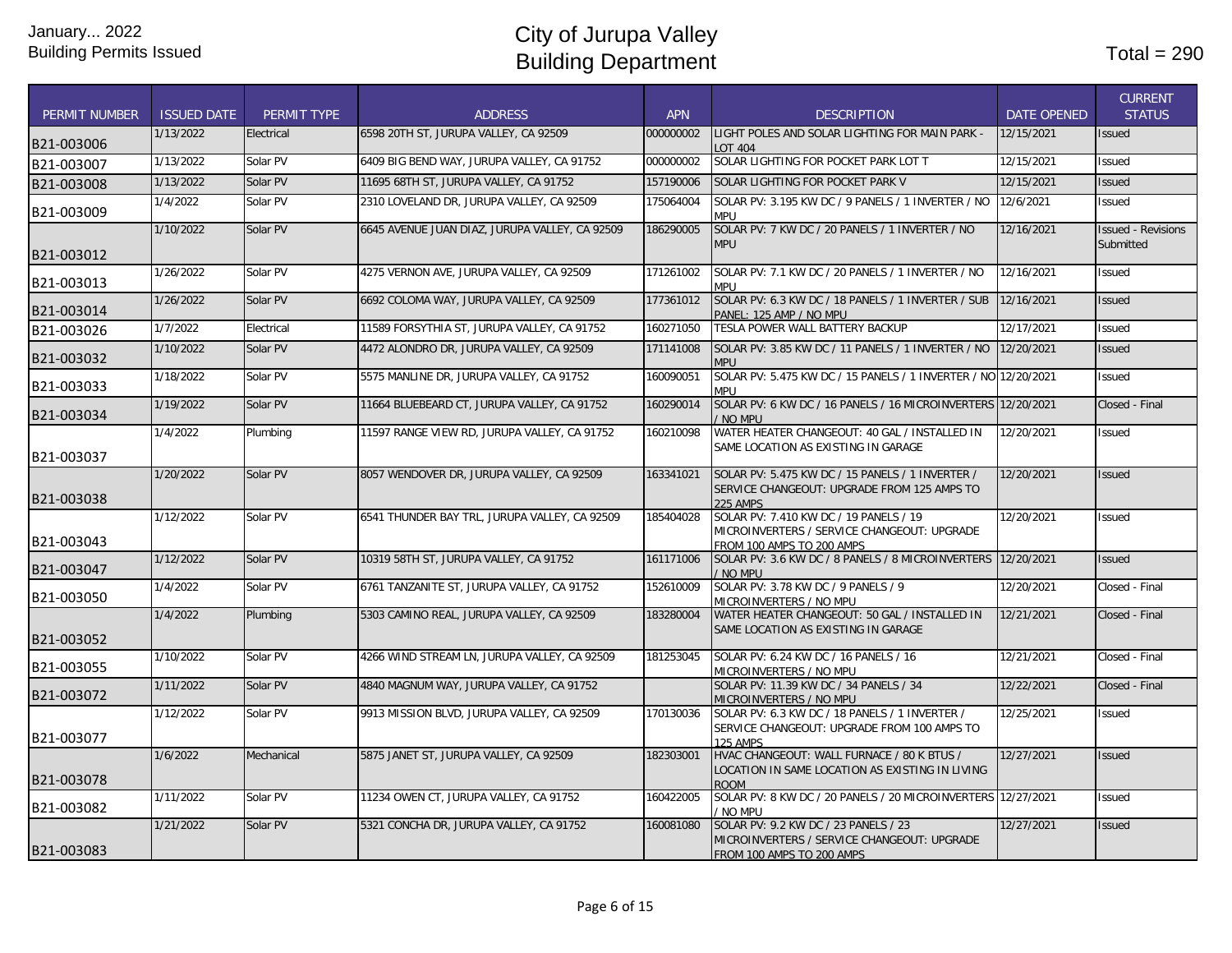| <b>PERMIT NUMBER</b> | <b>ISSUED DATE</b> | PERMIT TYPE | <b>ADDRESS</b>                                        | <b>APN</b> | <b>DESCRIPTION</b>                                                                                          | <b>DATE OPENED</b> | <b>CURRENT</b><br><b>STATUS</b> |
|----------------------|--------------------|-------------|-------------------------------------------------------|------------|-------------------------------------------------------------------------------------------------------------|--------------------|---------------------------------|
| B21-003084           | 1/6/2022           | Plumbing    | 6598 20TH ST, JURUPA VALLEY, CA 92509                 | 157190006  | PLUMBING ONLY FOR RESTROOM BUILDING AT MAIN<br><b>PARK</b>                                                  | 12/28/2021         | <b>Issued</b>                   |
| B21-003093           | 1/12/2022          | Solar PV    | 6028 SPUR ST, JURUPA VALLEY, CA 92509                 | 162281009  | SOLAR PV: 8.4 KW DC / 24 PANELS / 1 INVERTER / NO<br><b>MPU</b>                                             | 12/28/2021         | <b>Issued</b>                   |
| B21-003103           | 1/19/2022          | Solar PV    | 3209 MALIBU CREEK DR, JURUPA VALLEY, CA 92509         | 000000002  | SOLAR PV SYSTEM - 3.8 KW - 10 MODULES - 10<br>INVERTERS - REF MASTER SOLAR PLAN CHECK B20-<br>000465        | 12/29/2021         | Issued                          |
| B21-003107           | 1/10/2022          | Solar PV    | 5461 PINTO ST, JURUPA VALLEY, CA 92509                | 186022011  | SOLAR PV: 8.875 KW DC / 25 PANELS / 1 INVERTER / NO 12/29/2021<br><b>MPU</b>                                |                    | <b>Issued</b>                   |
| B21-003108           | 1/12/2022          | Mechanical  | 5551 AVENUE JUAN BAUTISTA, JURUPA VALLEY, CA<br>92509 | 186040009  | HVAC CHANGEOUT: 80K BTUS / INSTALLED IN SAME<br>LOCATION AS EXISTING IN CLOSET / CHANGEOUT (1) R-<br>6 DUCT | 12/29/2021         | <b>Issued</b>                   |
| B21-003109           | 1/12/2022          | Plumbing    | 5551 AVENUE JUAN BAUTISTA, JURUPA VALLEY, CA<br>92509 | 186040009  | WATER HEATER CHANGEOUT: 40 GAL / INSTALLED IN<br>SAME LOCATION AS EXISTING IN BASEMENT                      | 12/29/2021         | <b>Issued</b>                   |
| B21-003111           | 1/6/2022           | Electrical  | 7417 PENWOOD LN, JURUPA VALLEY, CA 92509              | 185332046  | SERVICE CHANGEOUT: UPGRADE FROM 100 AMPS TO<br><b>200 AMPS</b>                                              | 12/29/2021         | <b>Issued</b>                   |
| B22-000001           | 1/19/2022          | Solar PV    | 3217 MALIBU CREEK DR. JURUPA VALLEY. CA 92509         | 000000002  | SOLAR PV: 3.42 KW DC / 9 PANELS / 9<br>MICROINVERTERS - REF MASTER SOLAR PLAN CHECK<br>B20-000465           | 1/3/2022           | <b>Issued</b>                   |
| B22-000002           | 1/19/2022          | Solar PV    | 3225 MALIBU CREEK DR. JURUPA VALLEY, CA 92509         | 000000002  | SOLAR PV: 3.42 KW DC / 9 PANELS / 9<br>MICROINVERTERS / REF MASTER SOLAR PLAN CHECK<br>B20-000465           | 1/3/2022           | <b>Issued</b>                   |
| B22-000003           | 1/19/2022          | Solar PV    | 3233 MALIBU CREEK DR, JURUPA VALLEY, CA 92509         | 000000002  | SOLAR PV: 3.8 KW DC / 10 PANELS / 10<br>MICROINVERTERS / REF MASTER SOLAR PLAN CHECK<br>B20-000465          | 1/3/2022           | <b>Issued</b>                   |
| B22-000004           | 1/19/2022          | Solar PV    | 3156 GLACIER BAY CT, JURUPA VALLEY, CA 92509          | 000000002  | SOLAR PV: 3.42 KW DC / 9 PANELS / 9<br>MICROINVERTERS / REF MASTER SOLAR PLAN CHECK<br>B20-000465           | 1/3/2022           | <b>Issued</b>                   |
| B22-000005           | 1/19/2022          | Solar PV    | 3148 GLACIER BAY CT, JURUPA VALLEY, CA 92509          | 000000002  | SOLAR PV: 3.42 KW DC / 9 PANELS / 9<br>MICROINVERTERS/ REF MASTER SOLAR PLAN CHECK<br>B20-000465            | 1/3/2022           | <b>Issued</b>                   |
| B22-000006           | 1/19/2022          | Solar PV    | 3140 GLACIER BAY CT, JURUPA VALLEY, CA 92509          | 000000002  | SOLAR PV: 3.42 KW DC / 9 PANELS / 9<br>MICROINVERTERS / REF MASTER SOLAR PLAN CHECK<br>B20-000465           | 1/3/2022           | <b>Issued</b>                   |
| B22-000007           | 1/19/2022          | Solar PV    | 3139 GLACIER BAY CT, JURUPA VALLEY, CA 92509          | 000000002  | SOLAR PV: 3.8 KW DC / 10 PANELS / 10<br>MICROINVERTER / REF MASTER SOLAR PLAN CHECK B20<br>000465           | 1/3/2022           | <b>Issued</b>                   |
| B22-000008           | 1/19/2022          | Solar PV    | 3147 GLACIER BAY CT, JURUPA VALLEY, CA 92509          | 000000002  | SOLAR PV: 3.42 KW DC / 9 PANELS / 9<br>MICROINVERTERS / REF MASTER SOLAR PLAN CHECK<br>B20-000465           | 1/3/2022           | Issued                          |
| B22-000009           | 1/19/2022          | Solar PV    | 3155 GLACIER BAY CT, JURUPA VALLEY, CA 92509          | 000000002  | SOLAR PV: 3.8 KW DC / 10 PANELS / 10<br>IMICROINVERTERS / REF MASTER SOLAR PLAN CHECK<br>B20-000465         | 1/3/2022           | <b>Issued</b>                   |
| B22-000010           | 1/19/2022          | Solar PV    | 3163 GLACIER BAY CT, JURUPA VALLEY, CA 92509          | 000000002  | SOLAR PV: 3.42 KW DC / 9 PANELS / 9<br>MICROINVERTERS / REF MASTER SOLAR PLAN CHECK<br>B20-000465           | 1/3/2022           | <b>Issued</b>                   |
| B22-000011           | 1/19/2022          | Solar PV    | 6585 ZION WAY, JURUPA VALLEY, CA 92509                | 000000002  | SOLAR PV: 4.18 KW DC / 11 PANELS / 11<br>MICROINVERTERS / REF MASTER SOLAR PLAN CHECK<br>B20-000466         | 1/3/2022           | <b>Issued</b>                   |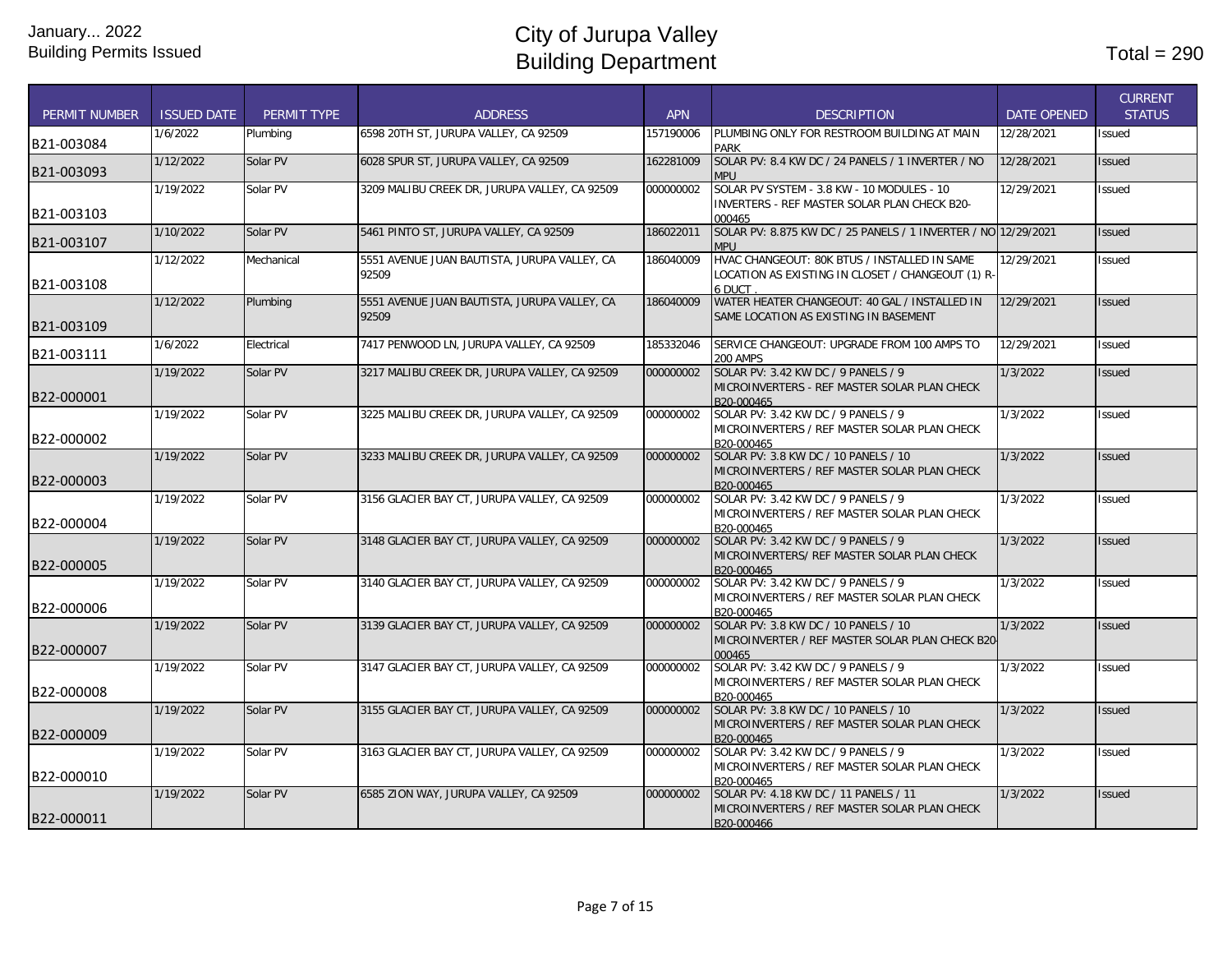| <b>PERMIT NUMBER</b> | <b>ISSUED DATE</b> | <b>PERMIT TYPE</b> | <b>ADDRESS</b>                                | <b>APN</b> | <b>DESCRIPTION</b>                                                                                                                                                            | <b>DATE OPENED</b> | <b>CURRENT</b><br><b>STATUS</b> |
|----------------------|--------------------|--------------------|-----------------------------------------------|------------|-------------------------------------------------------------------------------------------------------------------------------------------------------------------------------|--------------------|---------------------------------|
| B22-000012           | 1/19/2022          | Solar PV           | 6593 ZION WAY, JURUPA VALLEY, CA 92509        | 000000002  | SOLAR PV: 4.18 KW DC / 11 PANELS / 11<br>MICROINVERTERS / REF MASTER SOLAR PLAN CHECK<br>B20-000466                                                                           | 1/3/2022           | Issued                          |
| B22-000013           | 1/19/2022          | Solar PV           | 6601 ZION WAY, JURUPA VALLEY, CA 92509        | 000000002  | SOLAR PV: 4.18 KW DC / 11 PANELS / 11<br>MICROINVERTERS / REF MASTER SOLAR PLAN CHECK<br>B20-000466                                                                           | 1/3/2022           | <b>Issued</b>                   |
| B22-000014           | 1/19/2022          | Solar PV           | 2671 KINGS CANYON DR, JURUPA VALLEY, CA 92509 | 000000002  | SOLAR PV: 4.18 KW DC / 11 PANELS / 11<br>MICROINVERTERS / REF MASTER SOLAR PLAN CHECK<br>B20-000466                                                                           | 1/3/2022           | <b>Issued</b>                   |
| B22-000015           | 1/19/2022          | Solar PV           | 2679 KINGS CANYON DR, JURUPA VALLEY, CA 92509 | 000000002  | SOLAR PV: 3.42 KW DC / 9 PANELS / 9<br>MICROINVERTERS / REF MASTER SOLAR PLAN CHECK<br>B20-000466                                                                             | 1/3/2022           | <b>Issued</b>                   |
| B22-000016           | 1/19/2022          | Solar PV           | 6594 ZION WAY, JURUPA VALLEY, CA 92509        | 000000002  | SOLAR PV: 3.42 KW DC / 9 PANELS / 9<br>MICROINVERTERS / REF MASTER SOLAR PLAN CHECK<br>B20-000466                                                                             | 1/3/2022           | Issued                          |
| B22-000017           | 1/19/2022          | Solar PV           | 6586 ZION WAY, JURUPA VALLEY, CA 92509        | 000000002  | SOLAR PV: 5.32 KW DC / 14 PANELS / 14<br>MICROINVERTERS / REF MASTER SOLAR PLAN CHECK<br>B20-000466                                                                           | 1/3/2022           | <b>Issued</b>                   |
| B22-000018           | 1/19/2022          | Solar PV           | 6576 ZION WAY, JURUPA VALLEY, CA 92509        | 000000002  | SOLAR PV: 4.18 KW DC / 11 PANELS / 11<br>MICROINVERTERS / REF MASTER SOLAR PLAN CHECK<br>B20-000466                                                                           | 1/3/2022           | <b>Issued</b>                   |
| B22-000019           | 1/19/2022          | Solar PV           | 6607 BRYCE CANYON CT, JURUPA VALLEY, CA 92509 | 000000002  | SOLAR PV: 3.42 KW DC / 9 PANELS / 9<br>MICROINVERTERS / REF MASTER SOLAR PLAN CHECK<br>B20-000464                                                                             | 1/3/2022           | Issued                          |
| B22-000020           | 1/19/2022          | Solar PV           | 6599 BRYCE CANYON CT, JURUPA VALLEY, CA 92509 | 000000002  | SOLAR PV: 3.8 KW DC / 10 PANELS / 10<br>MICROINVERTERS / REF MASTER SOLAR PLAN CHECK<br>B20-000464                                                                            | 1/3/2022           | <b>Issued</b>                   |
| B22-000021           | 1/19/2022          | Solar PV           | 6591 BRYCE CANYON CT, JURUPA VALLEY, CA 92509 | 000000002  | SOLAR PV: 3.8 KW DC / 10 PANELS / 10<br>MICROINVERTERS / REF MASTER SOLAR PLAN CHECK<br>B20-000464                                                                            | 1/3/2022           | <b>Issued</b>                   |
| B22-000022           | 1/19/2022          | Solar PV           | 6583 BRYCE CANYON CT, JURUPA VALLEY, CA 92509 | 000000002  | SOLAR PV: 3.8 KW DC / 10 PANELS / 10<br>MICROINVERTERS / REF MASTER SOLAR PLAN CHECK<br>B20-000464                                                                            | 1/3/2022           | Issued                          |
| B22-000023           | 1/19/2022          | Solar PV           | 6575 BRYCE CANYON CT. JURUPA VALLEY. CA 92509 | 000000002  | SOLAR PV: 3.8 KW DC / 10 PANELS / 10<br>MICROINVERTERS / REF MASTER SOLAR PLAN CHECK<br>B20-000464                                                                            | 1/3/2022           | <b>Issued</b>                   |
| B22-000024           | 1/19/2022          | Solar PV           | 6584 BRYCE CANYON CT, JURUPA VALLEY, CA 92509 | 000000002  | SOLAR PV: 3.42 KW DC / 9 PANELS / 9<br>MICROINVERTERS / REF MASTER SOLAR PLAN CHECK<br>B20-000464                                                                             | 1/3/2022           | Issued                          |
| B22-000025           | 1/19/2022          | Solar PV           | 6592 BRYCE CANYON CT, JURUPA VALLEY, CA 92509 | 000000002  | SOLAR PV: 3.8 KW DC / 10 PANELS / 10<br>MICROINVERTERS / REF MASTER SOLAR PLAN CHECK<br>B20-000464                                                                            | 1/3/2022           | <b>Issued</b>                   |
| B22-000026           | 1/19/2022          | Solar PV           | 6600 BRYCE CANYON CT, JURUPA VALLEY, CA 92509 | 000000002  | SOLAR PV: 3.42 KW DC / 9 PANELS / 9<br>MICROINVERTERS / REF MASTER SOLAR PLAN CHECK<br>B20-000464                                                                             | 1/3/2022           | Issued                          |
| B22-000028           | 1/19/2022          | Solar PV           | 6608 BRYCE CANYON CT, JURUPA VALLEY, CA 92509 | 000000002  | SOLAR PV: 3.8 KW DC / 10 PANELS / 10<br>MICROINVERTERS / REF MASTER SOLAR PLAN CHECK<br>B20-000464                                                                            | 1/3/2022           | <b>Issued</b>                   |
| B22-000030           | 1/14/2022          | Mechanical         | 7304 PICO AVE, JURUPA VALLEY, CA 92509        | 185285001  | HVAC CHANGEOUT: 4 TON AC UNIT / INSTALED IN<br>SAME LOCATION AS EXISTING IN BACK YARD /<br>FURNANCE CHANGEOUT: 48K BTUS / INSTALLED IN<br>SAME LOCATION AS EXISTING IN CLOSET | 1/3/2022           | Issued                          |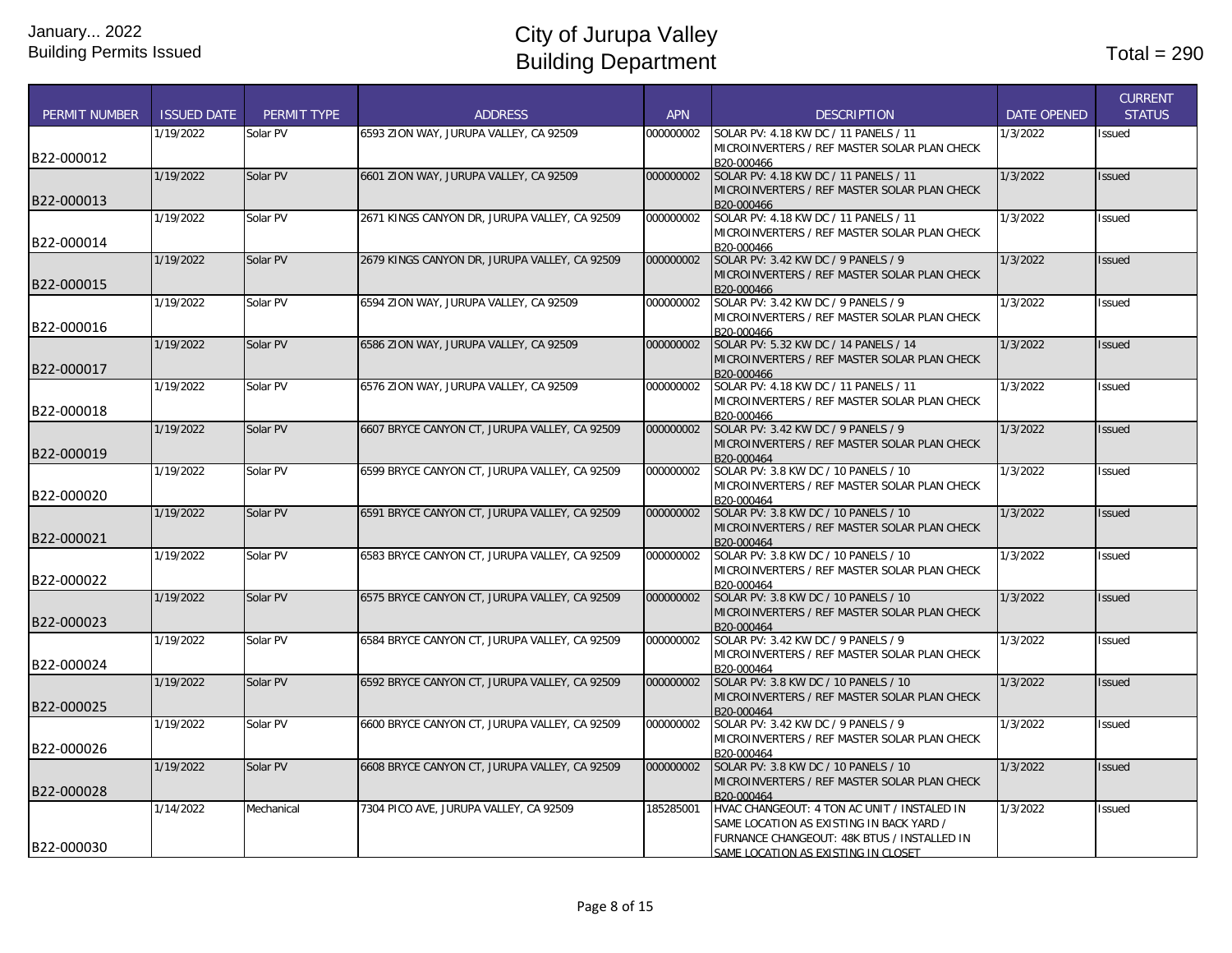|                      |                    |                      |                                                |            |                                                                                               |                    | <b>CURRENT</b> |
|----------------------|--------------------|----------------------|------------------------------------------------|------------|-----------------------------------------------------------------------------------------------|--------------------|----------------|
| <b>PERMIT NUMBER</b> | <b>ISSUED DATE</b> | PERMIT TYPE          | <b>ADDRESS</b>                                 | <b>APN</b> | <b>DESCRIPTION</b>                                                                            | <b>DATE OPENED</b> | <b>STATUS</b>  |
|                      | 1/27/2022          | Solar PV             | 11664 PAMPUS DR, JURUPA VALLEY, CA 91752       | 160220068  | SOLAR PV: 9.125 KW DC / 25 PANELS / 1 INVERTER /                                              | 1/3/2022           | <b>Issued</b>  |
| B22-000031           |                    |                      |                                                |            | SERVICE CHANGEOUT: UPGRADE FROM 125 AMPS TO<br><b>200 AMPS</b>                                |                    |                |
|                      | 1/3/2022           | Electrical           | 10933 58TH ST, JURUPA VALLEY, CA 91752         | 161140014  | SERVICE CHANGEOUT: PANEL UPGRADE FROM 100A TO 1/3/2022                                        |                    | <b>Issued</b>  |
| B22-000032           |                    |                      |                                                |            | 200A / SAME LOCATION AS EXISTING                                                              |                    |                |
| B22-000033           | 1/3/2022           | <b>Fence Permit</b>  | 5426 35TH ST. JURUPA VALLEY. CA 92509          | 000000001  | BLOCK WALL 166 LF X 6' TALL FREEE STANDING PER                                                | 1/3/2022           | <b>Issued</b>  |
|                      | 1/3/2022           | Electrical           | 4042 KENNETH ST, JURUPA VALLEY, CA 92509       | 169050012  | CITY STANDARD<br><b>METER RESET</b>                                                           | 1/3/2022           | Closed - Final |
| B22-000034           |                    |                      |                                                |            |                                                                                               |                    |                |
| B22-000035           | 1/3/2022           | <b>Miscellaneous</b> | 4042 KENNETH ST, JURUPA VALLEY, CA 92509       | 169050012  | SPECIAL INVESTIGATION DUE TO FIRE DAMAGED<br><b>STRUCTURES</b>                                | 1/3/2022           | <b>Issued</b>  |
|                      | 1/3/2022           | Re-Roof              | 3274 HADLEY DR. JURUPA VALLEY. CA 91752        | 156302009  | RE ROOF: REMOVE 2 LAYERS OF EXISTING SHINGLES                                                 | 1/3/2022           | <b>Issued</b>  |
|                      |                    |                      |                                                |            | AND REPLACE WITH COOL ROOF SHINGLES                                                           |                    |                |
| B22-000036           |                    |                      |                                                |            |                                                                                               |                    |                |
|                      | 1/11/2022          | Solar PV             | 6716 MORGANITE CT, JURUPA VALLEY, CA 91752     | 152612005  | SOLAR PV: 7.4 KW DC / 20 PANELS / 20                                                          | 1/3/2022           | <b>Issued</b>  |
| B22-000037           |                    |                      |                                                |            | MICROINVERTERS / SERVICE CHANGEOUT: UPGRADE<br>FROM 125 AMPS TO 225 AMPS                      |                    |                |
|                      | 1/4/2022           | Patio                | 5400 FLABOB AVE, JURUPA VALLEY, CA 92509       | 181382002  | PATIO COVER: 480 SF ATTACHED ALUMINUM WOOD                                                    | 1/3/2022           | Closed - Final |
|                      |                    |                      |                                                |            | PATIO COVER WITH (2) FANS AND (6) LIGHTS                                                      |                    |                |
| B22-000039           |                    |                      |                                                |            |                                                                                               | 1/3/2022           |                |
|                      | 1/5/2022           | Electrical           | 12100 RIVERSIDE DR, JURUPA VALLEY, CA 91752    | 156040080  | TRANSFER SWITCH: REMOVE AND REPLACE TRANSFER<br>SWITCH AND INTSALL SEPARATE DISCONNECT SWITCH |                    | <b>Issued</b>  |
| B22-000040           |                    |                      |                                                |            |                                                                                               |                    |                |
|                      | 1/25/2022          | Solar PV             | 3247 JOEL DR, JURUPA VALLEY, CA 92509          | 177182004  | SOLAR PV: 3.55 KW DC / 10 PANELS / 1 INVERTER / NO 1/3/2022                                   |                    | <b>Issued</b>  |
| B22-000041           |                    |                      |                                                |            | <b>MPU</b>                                                                                    |                    |                |
| B22-000042           | 1/28/2022          | Solar PV             | 4671 PRAIRIE RUN RD. JURUPA VALLEY. CA 91752   | 160501006  | SOLAR PV: 4.4 KW DC / 10 PANELS / 1 INVERTER / NO<br>MPU                                      | 1/4/2022           | <b>Issued</b>  |
|                      | 1/31/2022          | Plumbing             | 4960 MARTIN ST, JURUPA VALLEY, CA 91752        | 159142010  | WATER HEATER CHANGEOUT: 40 GAL / LOCATED IN                                                   | 1/4/2022           | <b>Issued</b>  |
| B22-000043           |                    |                      |                                                |            | SAME LOCATION AS EXISTING IN GARAGE                                                           |                    |                |
|                      | 1/4/2022           | Plumbing             | 7371 GARNET RIDGE RD, JURUPA VALLEY, CA 92509  | 174392051  | WATER HEATER CHANGEOUT: TANKLESS / INSTALLED                                                  | 1/4/2022           | Closed - Final |
| B22-000044           |                    |                      |                                                |            | IN SAME LOCATION AS EXISTING IN GARAGE                                                        |                    |                |
|                      | 1/31/2022          | Mechanical           | 3064 HADLEY DR. JURUPA VALLEY. CA 91752        | 156293016  | HVAC CHANGEOUT: 35K BTUS / FURNANCE INSTALLED                                                 | 1/4/2022           | <b>Issued</b>  |
|                      |                    |                      |                                                |            | IN SAME LOCATION AS EXISTING IN LIVING ROOM                                                   |                    |                |
| B22-000046           |                    |                      |                                                |            |                                                                                               |                    |                |
|                      | 1/31/2022          | Plumbing             | 3064 HADLEY DR, JURUPA VALLEY, CA 91752        | 156293016  | WATER HEATER CHANGEOUT: 50 GAL / INSTALLED IN<br>SAME LOCATION AS EXISTING IN GARAGE          | 1/4/2022           | <b>Issued</b>  |
| B22-000048           |                    |                      |                                                |            |                                                                                               |                    |                |
|                      | 1/4/2022           | Fence Permit         | 11328 HOLMES AVE, JURUPA VALLEY, CA 91752      | 157150036  | BLOCK WALL: 20LF. 2.5' WROUGHT IRON ATOP 3.5'                                                 | 1/4/2022           | Closed - Final |
| B22-000050           |                    |                      |                                                |            | BLOCK / 80LF. 6' HIGH BLOCK WALL / PER CITY                                                   |                    |                |
|                      | 1/24/2022          | Solar PV             | 5524 VIA ESCALANTE, JURUPA VALLEY, CA 92509    | 185502005  | <b>STANDARD</b><br>SOLAR PV: 5.11 KW DC / 14 PANELS / 14                                      | 1/4/2022           | <b>Issued</b>  |
| B22-000053           |                    |                      |                                                |            | MICROINVERTERS / NO MPU                                                                       |                    |                |
|                      | 1/5/2022           | Fence Permit         | 5193 TRAIL CANYON DR, JURUPA VALLEY, CA 91752  | 160120047  | BLOCK WALL 140 LF X 6' TALL / FREESTANDING / PER                                              | 1/5/2022           | <b>Issued</b>  |
| B22-000059           |                    |                      |                                                |            | CITY STANDARD                                                                                 |                    |                |
| B22-000062           | 1/5/2022           | Electrical           | 5416 FLABOB AVE, JURUPA VALLEY, CA 92509       | 181382019  | EV CHARGER INSTALLED IN GARAGE                                                                | 1/5/2022           | Closed - Final |
| B22-000063           | 1/10/2022          | Solar PV             | 6010 VISTA DEL AGUILA, JURUPA VALLEY, CA 92509 | 185192005  | SOLAR PV: 4.8 KW DC / 12 PANELS / 1 INVERTER /                                                | 1/5/2022           | <b>Issued</b>  |
|                      | 1/19/2022          | Solar PV             | 4809 DESPERADO DR, JURUPA VALLEY, CA 92509     | 166521009  | 13.5KW BATTERY BACKUP / NO MPU<br>SOLAR PV: 12.92 KW DC / 34 PANELS / 34                      | 1/5/2022           | Closed - Final |
| B22-000064           |                    |                      |                                                |            | MICROINVERTERS / NO MPU                                                                       |                    |                |
| B22-000065           | 1/6/2022           | Electrical           | 4032 KENNETH ST. JURUPA VALLEY. CA 92509       | 169050003  | METER RESET DUE TO FIRE                                                                       | 1/6/2022           | <b>Issued</b>  |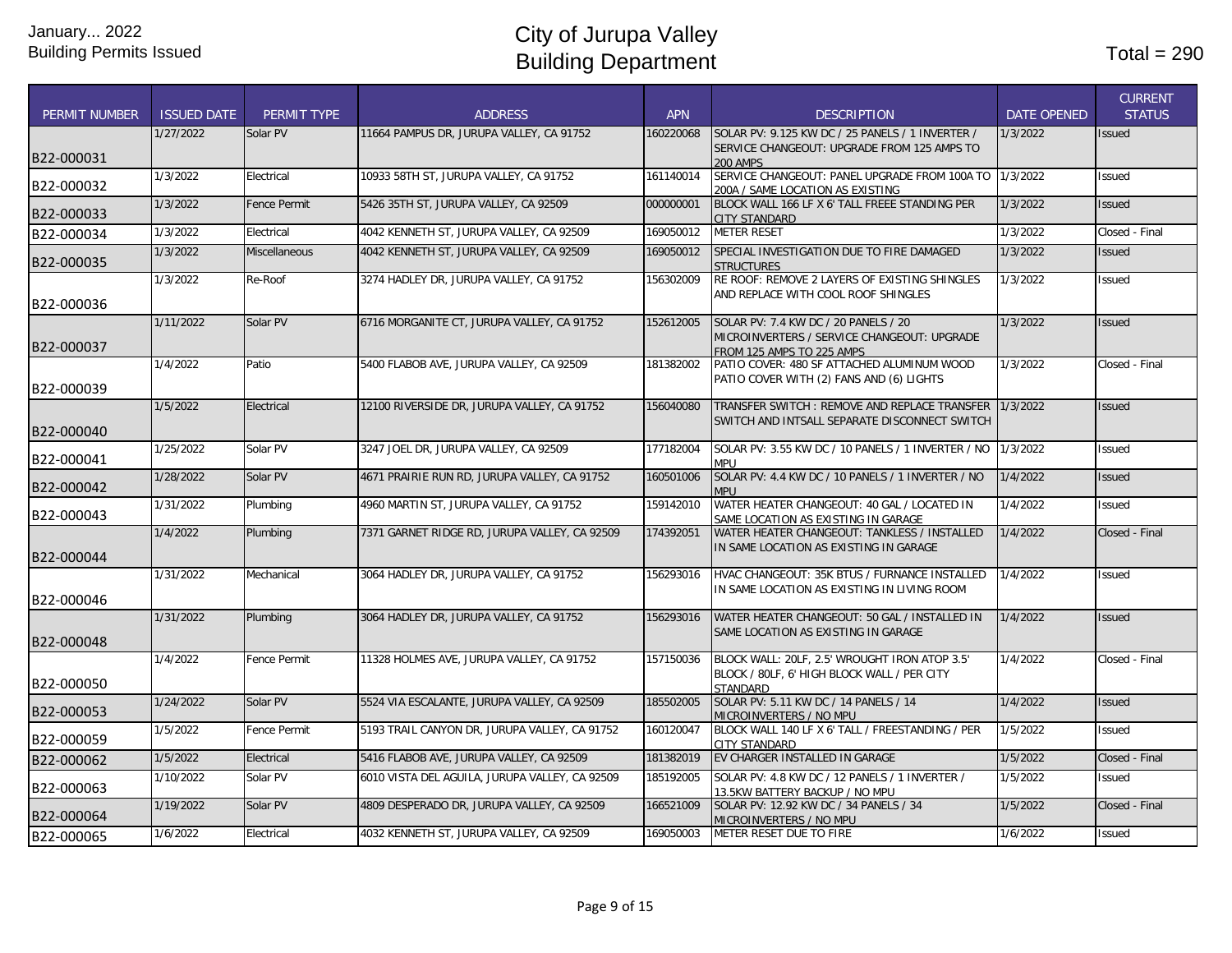| <b>PERMIT NUMBER</b> | <b>ISSUED DATE</b> | PERMIT TYPE         | <b>ADDRESS</b>                                  | <b>APN</b> | <b>DESCRIPTION</b>                                                                                                                           | <b>DATE OPENED</b> | <b>CURRENT</b><br><b>STATUS</b> |
|----------------------|--------------------|---------------------|-------------------------------------------------|------------|----------------------------------------------------------------------------------------------------------------------------------------------|--------------------|---------------------------------|
|                      |                    |                     |                                                 |            |                                                                                                                                              |                    |                                 |
| B22-000067           | 1/6/2022           | Electrical          | 8033 STONE MIST CIR, JURUPA VALLEY, CA 92509    | 166602005  | SERVICE CHANGEOUT: UPGRADE FROM 100 AMPS TO<br><b>200 AMPS</b>                                                                               | 1/6/2022           | Closed - Final                  |
| B22-000068           | 1/6/2022           | Electrical          | 2835 DEMETER PL, JURUPA VALLEY, CA 92509        | 178271021  | METER RESET DUE TO METER REPAIR DONE                                                                                                         | 1/6/2022           | Closed - Final                  |
| B22-000069           | 1/6/2022           | Pool-Spa            | 4571 BETHEL RD, JURUPA VALLEY, CA 92509         | 171220024  | POOL / SPA: GUNITE POOL & SPA WITH EQUIPMENT.<br><b>GAS &amp; ELECTRICAL</b>                                                                 | 1/6/2022           | <b>Issued</b>                   |
| B22-000070           | 1/7/2022           | Pool-Spa            | 6385 JUNE MOUNTAIN WAY, JURUPA VALLEY, CA 92509 | 177380014  | POOL /SPA WITH EQUIPMENT, GAS & ELECTRICAL                                                                                                   | 1/7/2022           | Issued                          |
| B22-000071           | 1/26/2022          | Solar PV            | 6076 MOREY WAY, JURUPA VALLEY, CA 92509         | 177221027  | SOLAR PV: 5.68 KW DC / 16 PANELS / 1 INVERTER / NO<br>MPU                                                                                    | 1/7/2022           | <b>Issued</b>                   |
| B22-000072           | 1/7/2022           | Pool-Spa            | 7029 ALMANDINE WAY, JURUPA VALLEY, CA 92509     | 174420008  | POOL AND SPA WITH GAS AND ELECTRICAL                                                                                                         | 1/7/2022           | <b>Issued</b>                   |
| B22-000074           | 1/19/2022          | Solar PV            | 11087 DAY DR, JURUPA VALLEY, CA 91752           | 160440017  | SOLAR PV: 12.95 KW DC / 37 PANELS / 2 INVERTERS /<br>(1) BATTERY BACKUP / NO MPU                                                             | 1/10/2022          | <b>Issued</b>                   |
| B22-000075           | 1/19/2022          | Solar PV            | 12112 BRAZOS CT, JURUPA VALLEY, CA 91752        | 157271016  | SOLAR PV: 4.74 KW DC / 12 PANELS / 12<br>MICROINVERTERS / NO MPU                                                                             | 1/10/2022          | Issued                          |
| B22-000076           | 1/10/2022          | Patio               | 5342 MISSION ROCK WAY, JURUPA VALLEY, CA 92509  | 181390006  | PATIO COVER: 584 SF / ATTACHED / ALUMAWOOD<br>WITH 3 FANS, 8 LIGHTS, 1 OUTLIGHT                                                              | 1/10/2022          | <b>Issued</b>                   |
| B22-000077           | 1/14/2022          | Re-Roof             | 4954 TROTH ST, JURUPA VALLEY, CA 91752          | 159152006  | RE ROOF: REMOVE EXISTING SHINGLES AND REPLACE<br>WITH COOL ROOF SHINGLES                                                                     | 1/10/2022          | Issued                          |
| B22-000078           | 1/19/2022          | Solar PV            | 3677 OPAL ST, JURUPA VALLEY, CA 92509           | 177122030  | SOLAR PV: 8.3 KW DC / 21 PANELS / 1 INVERTER / NO<br><b>MPU</b>                                                                              | 1/10/2022          | <b>Issued</b>                   |
| B22-000079           | 1/10/2022          | Electrical          | 4689 EAGLE RIDGE CT, JURUPA VALLEY, CA 92509    | 183510036  | SERVICE CHANGEOUT: DERATE PANEL FROM 400A TO<br>200A                                                                                         | 1/10/2022          | Closed - Final                  |
| B22-000087           | 1/11/2022          | Re-Roof             | 7854 CHANDLER LN, JURUPA VALLEY, CA 92509       | 163370018  | RE ROOF: REMOVE EXISTING TILE REPLACE PAPER AND 1/11/2022<br>LAY DOWN EXISTING TILE. HOUSE ONLY.                                             |                    | <b>Issued</b>                   |
| B22-000093           | 1/11/2022          | Fence Permit        | 4338 GLEN ST, JURUPA VALLEY, CA 92509           | 169120016  | BLOCK WALL: FREE STANDING BLOCK WALL: 234 LF, 6' 1/11/2022<br>HIGH FREE STANDING BLOCK WALL PER CITY<br>STANDARD.                            |                    | Issued                          |
| B22-000105           | 1/18/2022          | Electrical          | 8057 CARLYLE DR, JURUPA VALLEY, CA 92509        | 163343010  | 50 AMP BREAKER ON MAIN PANEL TO A 50 AMP CUTOFF 1/11/2022<br>SWITCH TO POWER AN ABOVE GROUND SPA                                             |                    | Closed - Final                  |
| B22-000106           | 1/31/2022          | Solar PV            | 9170 HASTINGS BLVD. JURUPA VALLEY. CA 92509     | 169050007  | SOLAR PV: 9.38 KW DC / 28 PANELS / 28 MICRO<br><b>INVERTERS</b>                                                                              | 1/11/2022          | <b>Issued</b>                   |
| B22-000107           | 1/11/2022          | <b>Fence Permit</b> | 11156 PALA PL, JURUPA VALLEY, CA 91752          | 160132009  | BLOCK WALL: 446 LF, 6' HIGH FREE STANDING BLOCK<br>WALL AND 20LF, 2.5 WROUGHT IRON ATOP 3.5' FREE<br>STANDING BLOCK WALL / PER CITY STANDARD | 1/11/2022          | Finaled                         |
| B22-000108           | 1/11/2022          | Patio               | 5508 GOLF ST, JURUPA VALLEY, CA 92509           | 166540012  | PATIO COVER 264 SF ATTACHED ALUMINUM WOOD                                                                                                    | 1/11/2022          | <b>Issued</b>                   |
| B22-000109           | 1/27/2022          | Solar PV            | 5635 DODD ST, JURUPA VALLEY, CA 91752           | 161131004  | PATIO COVER WITH 2 LIGHTS<br>SOLAR PV: 8.05 KW DC / 23 PANELS / 1 INVERTER NO                                                                | 1/11/2022          | <b>Issued</b>                   |
| B22-000111           | 1/26/2022          | Solar PV            | 4981 TROTH ST, JURUPA VALLEY, CA 91752          | 159151012  | <b>MPU</b><br>SOALR PV: 7.48 DC KW / 17 PANELS / 1 INVERTER                                                                                  | 1/12/2022          | <b>Issued</b>                   |
| B22-000112           | 1/12/2022          | Electrical          | 6180 KIP PL, JURUPA VALLEY, CA 92509            | 186221028  | CHANGEOUT: FROM 100 AMP TO 225 AMPS<br>SERVICE CHANGEOUT: PANEL UPGRADE FROM 200<br>AMPS TO 200 AMPS/ ONSTALLED SAME LOCATION AS             | 1/12/2022          | <b>Issued</b>                   |
| B22-000113           | 1/12/2022          | Electrical          | 6221 ROUNER DR, JURUPA VALLEY, CA 92509         | 175121011  | <b>EXISTING</b><br>SERVICE CHANGEOUT: PANEL UPGRADE FROM 200<br>AMPS TO 200 AMPS/ INSTALLED IN SAME LOCATION AS<br><b>EXSISTING</b>          | 1/12/2022          | <b>Issued</b>                   |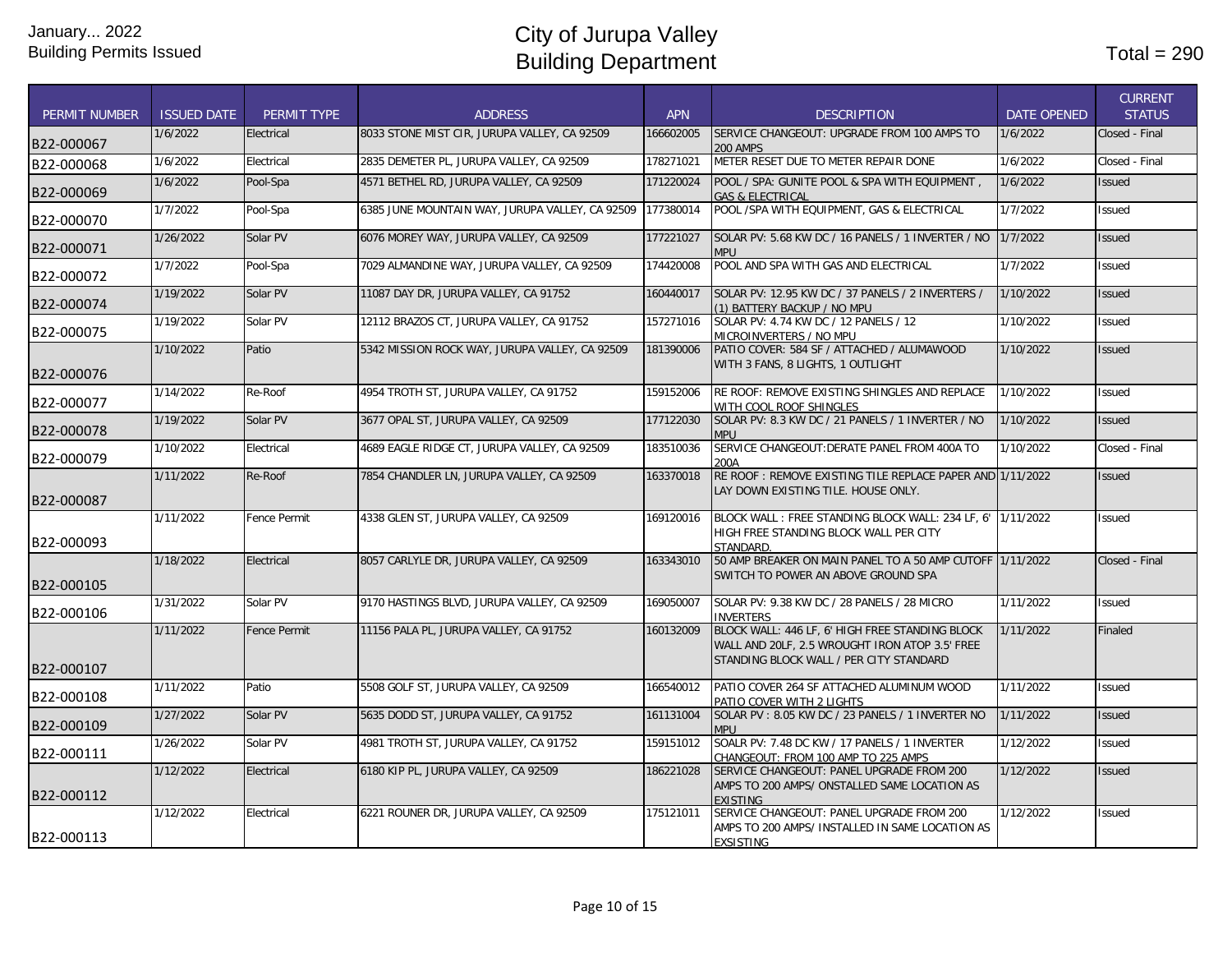| <b>PERMIT NUMBER</b> | <b>ISSUED DATE</b> | <b>PERMIT TYPE</b>  | <b>ADDRESS</b>                                | <b>APN</b> | <b>DESCRIPTION</b>                                                                             | <b>DATE OPENED</b> | <b>CURRENT</b><br><b>STATUS</b> |
|----------------------|--------------------|---------------------|-----------------------------------------------|------------|------------------------------------------------------------------------------------------------|--------------------|---------------------------------|
|                      | 1/12/2022          | Fence Permit        | 6426 WINEVILLE AVE, JURUPA VALLEY, CA 91752   | 157032007  | BLOCK WALK: 287 LF, 6' HIGH FREESTANDING / BLOCK                                               | 1/12/2022          | Issued                          |
|                      |                    |                     |                                               |            | WALL 20 LF, 3' HIGH WROUGHT IRON ATOP 3' HIGH                                                  |                    |                                 |
| B22-000114           |                    |                     |                                               |            | FREE STANDING BLOCK WALL, PER CITY STANDARD                                                    |                    |                                 |
| B22-000115           | 1/20/2022          | Mechanical          | 6609 LEMON GROVE AVE, JURUPA VALLEY, CA 92509 | 182122005  | 5 TON FURNACE CHANE OUT SAME LOCATION IN                                                       | 1/12/2022          | <b>Issued</b>                   |
|                      | 1/20/2022          | Mechanical          | 4450 SHETLAND LN, JURUPA VALLEY, CA 92509     | 169343007  | <b>CLOSET LIKE FOR LIKE 80K BTU'S</b><br>3 TON AC CHANGE OUT / SAME LOCATION ON LEFT           | 1/12/2022          | <b>Issued</b>                   |
|                      |                    |                     |                                               |            | SIDE OF YARD / FURNACE CHANGOUT SAME LOCATION                                                  |                    |                                 |
| B22-000116           |                    |                     |                                               |            | IN CLOSET LIKE FOR LIKE 80 K BTU'S                                                             |                    |                                 |
|                      | 1/13/2022          | Electrical          | 3669 SMITH ST, JURUPA VALLEY, CA 92509        | 179070012  | SERVICE CHANGEOUT PANEL UPGRADE FROM 100 AMPS 1/13/2022                                        |                    | <b>Issued</b>                   |
|                      |                    |                     |                                               |            | TO 200 AMPS / INSTALLED IN SAME LOCATION AS                                                    |                    |                                 |
| B22-000119           |                    |                     |                                               |            | <b>EXISTING</b>                                                                                |                    |                                 |
|                      | 1/13/2022          | Electrical          | 3667 SMITH ST, JURUPA VALLEY, CA 92509        | 179070012  | SERVICE CHANGEOUT: PANEL UPGRADE FROM 100                                                      | 1/13/2022          | <b>Issued</b>                   |
| B22-000120           |                    |                     |                                               |            | AMPS TO 200 AMPS/ INSTALLED IN SAME LOCATION AS                                                |                    |                                 |
|                      |                    |                     |                                               |            | <b>EXISTING</b>                                                                                |                    |                                 |
| B22-000121           | 1/13/2022          | Electrical          | 5552 ASH ST, JURUPA VALLEY, CA 92509          | 162061004  | SERVICE CHANGEOUT: 100A TO 200A AND RE WIRE                                                    | 1/13/2022          | <b>Issued</b>                   |
|                      | 1/13/2022          | Alteration          | 5552 ASH ST. JURUPA VALLEY. CA 92509          | 162061004  | ENTIRE HOUSE AND REPLACE OUTLETS<br>BATHROOM REMODEL: REPLACE TUB. TOILET. SINK. (2) 1/13/2022 |                    | Issued                          |
| B22-000122           |                    |                     |                                               |            | LED RECESSES LIGHTS. (1) GFCI                                                                  |                    |                                 |
|                      | 1/13/2022          | <b>Fence Permit</b> | 3604 CAMPBELL ST, JURUPA VALLEY, CA 92509     | 173100002  | BLOCK WALL: 50 LF, 3' HIGH WROUGHT IRON ATOP 3'                                                | 1/13/2022          | <b>Issued</b>                   |
|                      |                    |                     |                                               |            | FREESTANDING BLOCK WALL / 120 LF, 6' HIGH                                                      |                    |                                 |
|                      |                    |                     |                                               |            | RETAINING BLOCK WALL / (7) PILASTERS, ALL PER CITY                                             |                    |                                 |
| B22-000123           |                    |                     |                                               |            | <b>STANDARD</b>                                                                                |                    |                                 |
|                      | 1/21/2022          | Plumbing            | 6824 NOTTOWAY CT. JURUPA VALLEY. CA 91752     | 157330024  | WATER SOFTNER CHANGEOUT ON RIGHT SIDE OF                                                       | 1/13/2022          | <b>Issued</b>                   |
| B22-000124           |                    |                     |                                               |            | <b>HOUSE</b>                                                                                   |                    |                                 |
| B22-000125           | 1/21/2022          | Plumbing            | 7795 MONSE CIR, JURUPA VALLEY, CA 92509       | 183310040  | WATER SOFTNER CHANGOUT ON REAR RIGHT SIDE OF                                                   | 1/13/2022          | <b>Issued</b>                   |
|                      | 1/21/2022          | Plumbing            | 8112 BIG RANGE DR, JURUPA VALLEY, CA 92509    | 166040047  | <b>HOUSE</b><br>WATER SOFTNER CHANGEOUT ON LEFT SIDE OF HOUSE 1/13/2022                        |                    | Issued                          |
| B22-000126           |                    |                     |                                               |            |                                                                                                |                    |                                 |
|                      | 1/21/2022          | Plumbing            | 4780 MILLBROOK AVE, JURUPA VALLEY, CA 92509   | 167343016  | WATER SOFTNER CHANGEOUT INSTALLED IN GARAGE                                                    | 1/13/2022          | <b>Issued</b>                   |
| B22-000127           |                    |                     |                                               |            |                                                                                                |                    |                                 |
| B22-000128           | 1/21/2022          | Plumbing            | 3113 DENALI DR, JURUPA VALLEY, CA 92509       |            | WATER SOFTNER CHANGEOUT IN GARAGE                                                              | 1/13/2022          | Issued                          |
|                      | 1/21/2022          | Plumbing            | 11421 CAMINO MIRAMONTES, JURUPA VALLEY, CA    | 160321003  | WATER SOFTNER CHANGEOUT INSTALLED IN GARAGE                                                    | 1/13/2022          | <b>Issued</b>                   |
| B22-000129           |                    |                     | 91752                                         |            |                                                                                                |                    |                                 |
| B22-000131           | 1/21/2022          | Plumbing            | 7688 REAGAN RD, JURUPA VALLEY, CA 92509       | 185421013  | WATER SOFTNER CHANGEOUT INSIDE GARAGE                                                          | 1/14/2022          | Issued                          |
| B22-000133           | 1/18/2022          | Mechanical          | 4272 SUFFOLK ST, JURUPA VALLEY, CA 92509      | 181321030  | 80K BTU FURNACE CHANGEOUT IN ATTIC SAME<br>LOCATION                                            | 1/18/2022          | <b>Issued</b>                   |
| B22-000135           | 1/18/2022          | Plumbing            | 2850 AZTEC DR, JURUPA VALLEY, CA 92509        | 177292038  | NEW 3" DUAL SWEEP CLEANOUT                                                                     | 1/18/2022          | Closed - Final                  |
|                      | 1/19/2022          | Solar PV            | 9031 BLACK THORN ST, JURUPA VALLEY, CA 92509  | 000000002  | SOLAR PV: 4.20 KW DC / 12 PANELS / 12                                                          | 1/18/2022          | <b>Issued</b>                   |
|                      |                    |                     |                                               |            | MICROINVERTERS - REF MASTER PLAN CHECK B21-                                                    |                    |                                 |
| B22-000136           |                    |                     |                                               |            | 002915                                                                                         |                    |                                 |
|                      | 1/19/2022          | Solar PV            | 9043 BLACK THORN ST, JURUPA VALLEY, CA 92509  | 000000002  | SOLAR PV: 4.90 KW DC / 14 PANELS / 14                                                          | 1/18/2022          | <b>Issued</b>                   |
| B22-000137           |                    |                     |                                               |            | MICROINVERTERS - REF MASTER PLAN CHECK B21-                                                    |                    |                                 |
|                      | 1/19/2022          |                     |                                               | 000000002  | 002915                                                                                         | 1/18/2022          |                                 |
|                      |                    | Solar PV            | 9055 BLACK THORN ST, JURUPA VALLEY, CA 92509  |            | SOLAR PV: 4.90 KW DC / 14 PANELS / 14<br>MICROINVERTERS - REF MASTER SOLAR PLAN CHECK          |                    | <b>Issued</b>                   |
| B22-000138           |                    |                     |                                               |            | B21-002915                                                                                     |                    |                                 |
|                      | 1/18/2022          | Plumbing            | 5552 ASH ST. JURUPA VALLEY. CA 92509          | 162061004  | REPLACE KITCHEN SINK AND FAUCET LIKE FOR LIKE                                                  | 1/18/2022          | <b>Issued</b>                   |
| B22-000139           |                    |                     |                                               |            |                                                                                                |                    |                                 |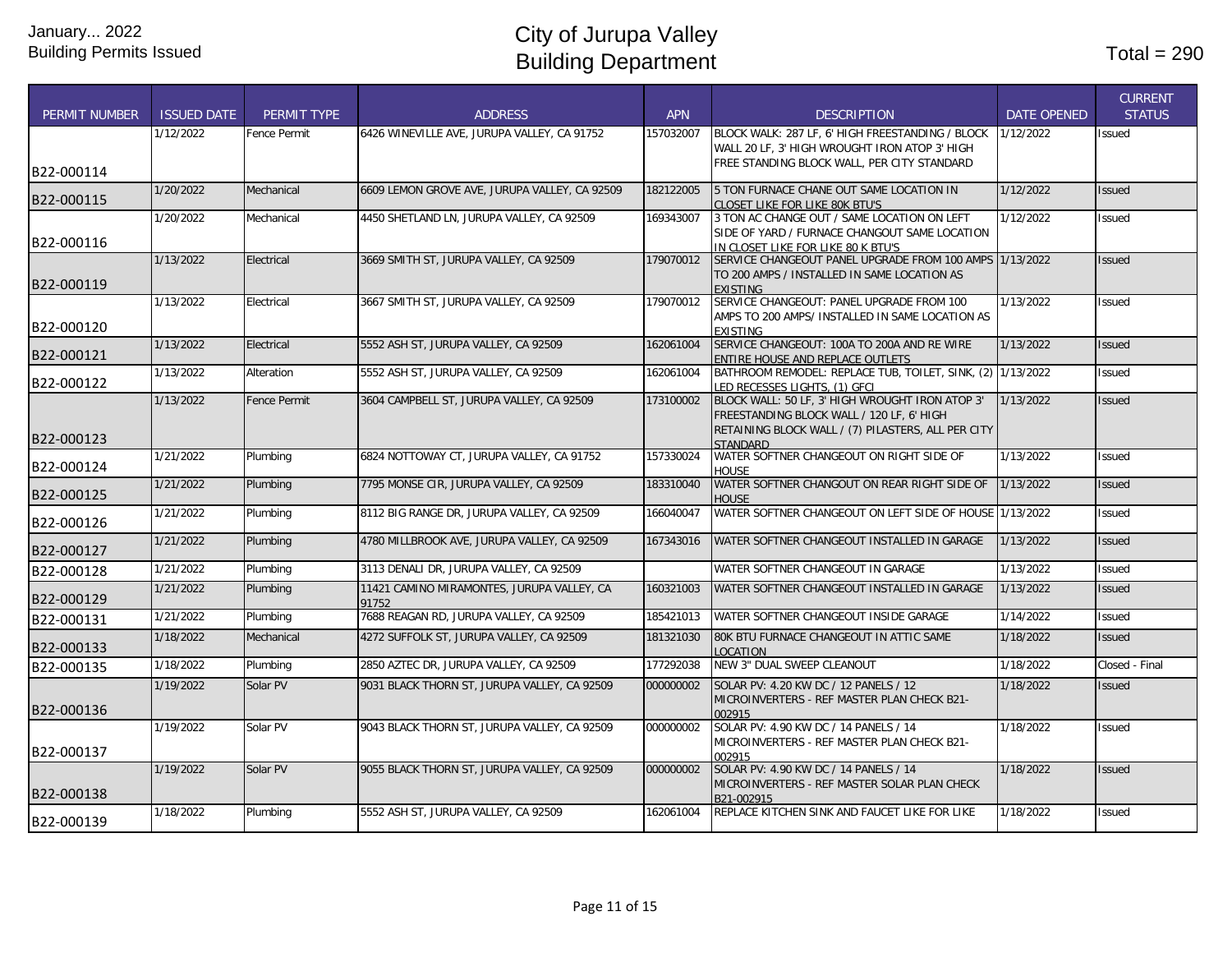| <b>PERMIT NUMBER</b> | <b>ISSUED DATE</b> | <b>PERMIT TYPE</b>  | <b>ADDRESS</b>                                 | <b>APN</b> | <b>DESCRIPTION</b>                                                                                                                                       | <b>DATE OPENED</b> | <b>CURRENT</b><br><b>STATUS</b> |
|----------------------|--------------------|---------------------|------------------------------------------------|------------|----------------------------------------------------------------------------------------------------------------------------------------------------------|--------------------|---------------------------------|
| B22-000141           | 1/18/2022          | Patio               | 12117 BRAZOS CT, JURUPA VALLEY, CA 91752       | 157271014  | PATIO COVER: 264 SF ATTACHED, ALUMAWOOD PATIO<br>COVER WITH 4 LED LIGHTS AND 1 OUTLET ON POST                                                            | 1/18/2022          | Closed - Final                  |
| B22-000142           | 1/18/2022          | Electrical          | 8012 LIMONITE AVE, JURUPA VALLEY, CA 92509     | 166620014  | REMOVE AND REPLACE DISPLAY FIXTURES AND WIRING 1/18/2022<br>TO DISPLAY FIXTURES                                                                          |                    | <b>Issued</b>                   |
| B22-000147           | 1/19/2022          | Electrical          | 6247 DOWNEY, JURUPA VALLEY, CA 92509           | 162230007  | TEMPORARY POWER POLE                                                                                                                                     | 1/19/2022          | Closed - Final                  |
| B22-000148           | 1/21/2022          | Plumbing            | 7813 GREEN CREST CT, JURUPA VALLEY, CA 92509   | 166590039  | WATER SOFTENER INSTALL ON RIGHT SIDE OF HOUSE                                                                                                            | 1/19/2022          | Issued                          |
| B22-000149           | 1/19/2022          | <b>Fence Permit</b> | 4923 MARLATT ST, JURUPA VALLEY, CA 91752       | 159161002  | BLOCK WALL 42 LNFT, 3' / WROUGHT IRON ON TOP 42<br>LNFT, 3 ' / FREESTANDING PER CITY STANDARD / (4)<br>PILASTERS PER CITY STANDARD                       | 1/19/2022          | <b>Issued</b>                   |
| B22-000150           | 1/19/2022          | Plumbing            | 10090 BERKSHIRE DR, JURUPA VALLEY, CA 92509    | 167371007  | WATER HEATER CHANGEOUT: 50 GALLONS IN GARAGE<br>SAME LOCATION                                                                                            | 1/19/2022          | Issued                          |
| B22-000151           | 1/19/2022          | Plumbing            | 8069 CARLYLE DR, JURUPA VALLEY, CA 92509       | 163343009  | WATER HEATER CHANGEOUT: 40 GALLONS / INSTALLED 1/19/2022<br>IN GARAGE SAME LOCATION                                                                      |                    | <b>Issued</b>                   |
| B22-000152           | 1/27/2022          | Re-Roof             | 9659 BIRMINGHAM AVE, JURUPA VALLEY, CA 92509   | 167301003  | REROOF: REMOVE EXISTING SHINGLES AND REPLACE<br>WITH COOL ROOF SHINGELS / REPLACE SHEETING AS<br>NEEDED. HOUSE AND GARAGE ONLY.                          | 1/19/2022          | Issued                          |
| B22-000154           | 1/19/2022          | Electrical          | 8095 BIG RANGE DR, JURUPA VALLEY, CA 92509     | 166040029  | INSTALL 20AMP CIRCUT W/ GFCI OUTLET CONNECTED<br>TO MAIN SERVICE PANEL. FOR FUTURE BBQ                                                                   | 1/19/2022          | <b>Issued</b>                   |
| B22-000158           | 1/20/2022          | Patio               | 11117 GREEN MEADOW LN, JURUPA VALLEY, CA 91752 | 160501020  | PATIO COVER: 242 SF ATTACHED ALUMINUM WOOD<br>PATIO COVER WITH 6 LIGHTS 1 SWITCH                                                                         | 1/20/2022          | Issued                          |
| B22-000160           | 1/20/2022          | Alteration          | 3695 CRESTMORE RD. JURUPA VALLEY, CA 92509     | 179292040  | REMOVE AND REPLACE DRYWALL APROX. 75 SF DUE TO 1/20/2022<br><b>FIRE DAMAGE</b>                                                                           |                    | Issued                          |
| B22-000161           | 1/20/2022          | Electrical          | 11576 PETUNIA CT, JURUPA VALLEY, CA 91752      | 160300022  | 60AMP CIRCUIT FOR TESLA EV CHARGER.                                                                                                                      | 1/20/2022          | Issued                          |
| B22-000162           | 1/20/2022          | Electrical          | 11247 BIG DIPPER DR, JURUPA VALLEY, CA 91752   | 160162046  | 60 AMP CIRCUT FOR TESLA EV CHARGER                                                                                                                       | 1/20/2022          | Issued                          |
| B22-000170           | 1/21/2022          | Plumbing            | 4655 GLEN ST, JURUPA VALLEY, CA 92509          | 169350007  | PLUMBING SEWER LINE: 4" ABS 90' LN FOR FUTURE<br>ADU                                                                                                     | 1/21/2022          | Closed - Final                  |
| B22-000171           | 1/21/2022          | Electrical          | 5831 RUTILE ST, JURUPA VALLEY, CA 92509        | 162181005  | SERVICE CHANGE OUT: PANEL UPGRADE FROM 100<br>AMPS TO 200 AMPS / INSTALLED IN SAME LOCATION AS<br><b>EXSISTING</b>                                       | 1/21/2022          | <b>Issued</b>                   |
| B22-000174           | 1/31/2022          | Re-Roof             | 7149 JURUPA RD, JURUPA VALLEY, CA 92509        | 183121003  | RE ROOF: REMOVE EXISTING SHINGLES AND REPLACE<br>WITH COOL ROOF                                                                                          | 1/24/2022          | Issued                          |
| B22-000175           | 1/24/2022          | Alteration          | 5818 AURORA AVE, JURUPA VALLEY, CA 91752       | 160182015  | BATH REMODEL (MASTER): NEW TILE SHOWER, TOILET, 1/24/2022<br>CABINET, FLOORING & SHOWER VALVE. (2) 6" CAN LED<br>LIGHTS 14/2 WIRE. EXSISTING GFCI OUTLET |                    | <b>Issued</b>                   |
| B22-000181           | 1/25/2022          | <b>Fence Permit</b> | 3570 CRESTMORE RD, JURUPA VALLEY, CA 92509     | 179320048  | BLOCK WALL: 84' LN FREESTANDING BLOCK WALL & 36' 1/25/2022<br>LN RETAINING BLOCK WALL PER CITY STANDARD                                                  |                    | Issued                          |
| B22-000184           | 1/25/2022          | Re-Roof             | 4412 PALAMINA CIR, JURUPA VALLEY, CA 92509     | 181325030  | LIFT AND RE-LAY EXISTING 1100 SQ FT TILES; REPLACE 1/25/2022<br>UNDERLAYMENT WITH SYNTHETIC UNDERLAYMENT                                                 |                    | Issued                          |
| B22-000185           | 1/25/2022          | <b>Demolition</b>   | 5696 MISSION BLVD, JURUPA VALLEY, CA 92509     | 181020040  | DEMOLITION: OF EXISITING BUILDING DUE TO FIRE<br>DAMAGE.                                                                                                 | 1/25/2022          | Issued                          |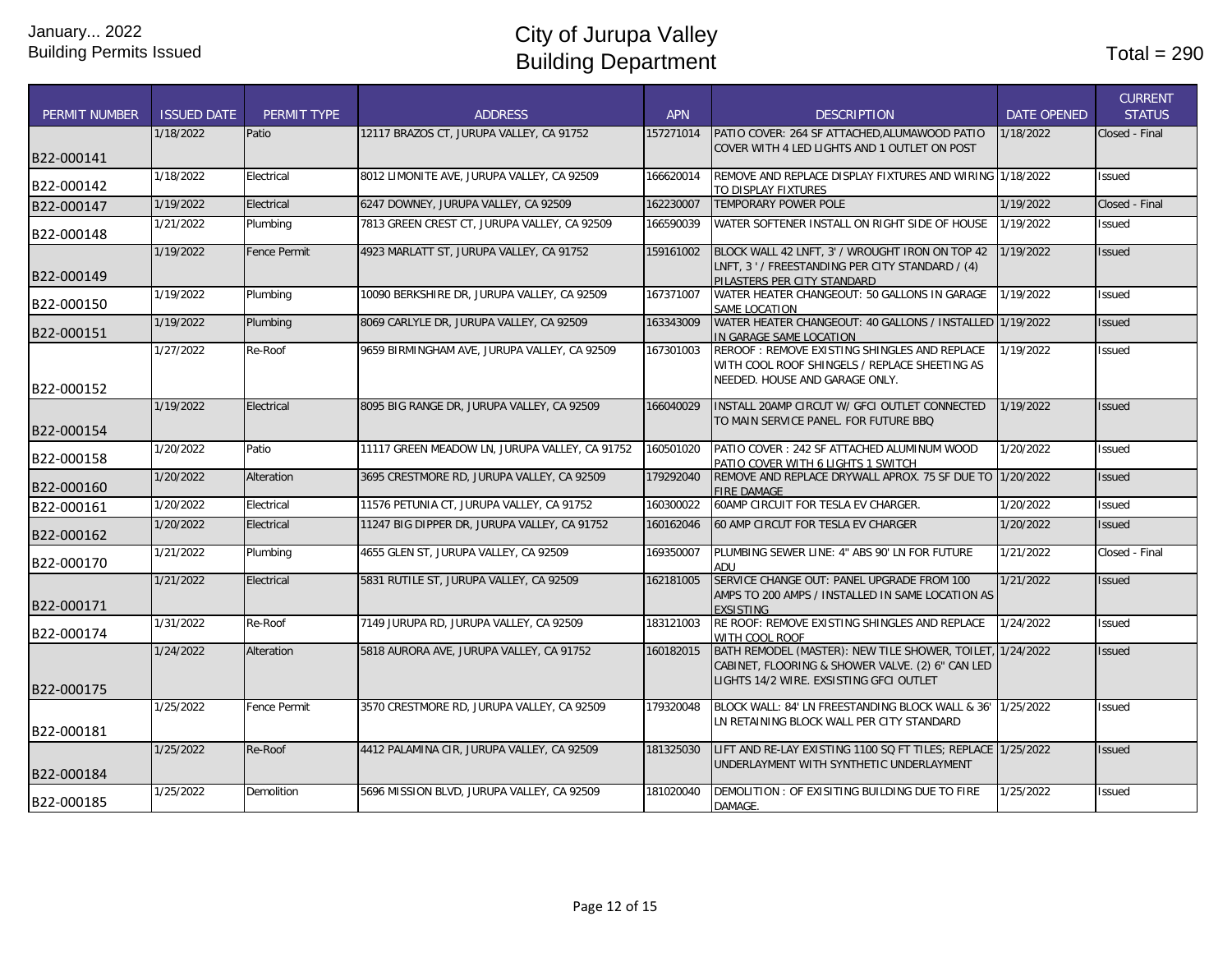|                      |                    |                     |                                                             |            |                                                                                                                                                                                                                                                              |                    | <b>CURRENT</b> |
|----------------------|--------------------|---------------------|-------------------------------------------------------------|------------|--------------------------------------------------------------------------------------------------------------------------------------------------------------------------------------------------------------------------------------------------------------|--------------------|----------------|
| <b>PERMIT NUMBER</b> | <b>ISSUED DATE</b> | PERMIT TYPE         | <b>ADDRESS</b>                                              | <b>APN</b> | <b>DESCRIPTION</b>                                                                                                                                                                                                                                           | <b>DATE OPENED</b> | <b>STATUS</b>  |
| B22-000187           | 1/25/2022          | <b>Fence Permit</b> | 3861 LEIGH ST, JURUPA VALLEY, CA 92509                      | 181020010  | FENCE: BLOCK WALL 226 LNFT, 6FT HIGH FREE<br>STANDING BLOCK WALL / 135 LNFT, 3 FT BLOCK WALL<br>WITH 3 FT WROUGHT IRON ON TOP / (1) 13LNFT<br>WROUGHT IRON ROLLING GATE / (1) 15 LNFT<br>WROUGHT IRON ROLLING GATE / (15) PILASTERS ALL<br>PER CITY STANDARD | 1/25/2022          | <b>Issued</b>  |
| B22-000189           | 1/25/2022          | Addition            | 7611 MISSION BLVD, JURUPA VALLEY, CA 92509                  | 174170037  | 485 SQ FT ADDITION TO 2ND SFD 885 SQ FT                                                                                                                                                                                                                      | 1/25/2022          | Issued         |
| B22-000193           | 1/26/2022          | Electrical          | 5830 VISTA DEL CABALLERO, JURUPA VALLEY, CA 92509 186281004 |            | SERVICE CHANGEOUT 100 AMP TO 200 AMP                                                                                                                                                                                                                         | 1/26/2022          | <b>Issued</b>  |
| B22-000197           | 1/26/2022          | Fence Permit        | 11337 58TH ST, JURUPA VALLEY, CA 91752                      | 160161022  | VINYL FENCE: 345 LF X 6' TALL VINYL FFENCE                                                                                                                                                                                                                   | 1/26/2022          | Issued         |
| B22-000198           | 1/28/2022          | Re-Roof             | 6148 AVENUE JUAN DIAZ, JURUPA VALLEY, CA 92509              | 185221041  | RE ROOF: INSTALL POLYURETHANE FOAM AND APPLY<br>ELASTOMAERIC COATING                                                                                                                                                                                         | 1/26/2022          | <b>Issued</b>  |
| B22-000199           | 1/28/2022          | Re-Roof             | 6150 AVENUE JUAN DIAZ, JURUPA VALLEY, CA 92509              | 185221042  | RE ROOF: INSTALL POLYURETHANE FOAM AND APPLY<br>ELASTOMAERIC COATING                                                                                                                                                                                         | 1/26/2022          | <b>Issued</b>  |
| B22-000201           | 1/28/2022          | Re-Roof             | 6156 AVENUE JUAN DIAZ, JURUPA VALLEY, CA 92509              | 185221045  | RE ROOF: INSTALL POLYURETHANE FOAM AND APPLY<br><b>ELASTOMERIC COATING.</b>                                                                                                                                                                                  | 1/26/2022          | <b>Issued</b>  |
| B22-000202           | 1/28/2022          | Re-Roof             | 6158 AVENUE JUAN DIAZ, JURUPA VALLEY, CA 92509              | 185221046  | RE ROOF: INSTALL POLYURETHANE FOAM AND APPLY<br>ELASTOMERIC COATING.                                                                                                                                                                                         | 1/26/2022          | <b>Issued</b>  |
| B22-000203           | 1/28/2022          | Re-Roof             | 6162 AVENUE JUAN DIAZ, JURUPA VALLEY, CA 92509              | 185222001  | RE ROOF: INSTALL POLYURETHANE FOAM AND APPLY<br><b>ELASTOMERIC COATING</b>                                                                                                                                                                                   | 1/26/2022          | <b>Issued</b>  |
| B22-000204           | 1/28/2022          | Re-Roof             | 6164 AVENUE JUAN DIAZ, JURUPA VALLEY, CA 92509              | 185222002  | RE ROOF: INSTALL POLYURETHANE FOAM AND APPLY<br>ELASTOMERIC COATING                                                                                                                                                                                          | 1/26/2022          | <b>Issued</b>  |
| B22-000205           | 1/28/2022          | Re-Roof             | 6174 AVENUE JUAN DIAZ, JURUPA VALLEY, CA 92509              | 185222007  | RE ROOF: INSTALL POLYURETHANE FOAM AND APPLY<br>ELASTOMERIC COATING                                                                                                                                                                                          | 1/26/2022          | <b>Issued</b>  |
| B22-000206           | 1/28/2022          | Re-Roof             | 6178 AVENUE JUAN DIAZ, JURUPA VALLEY, CA 92509              | 185222008  | RE ROOF: INSTALL POLYURETHANE FOAM AND APPLY<br><b>ELASTOMERIC COATING</b>                                                                                                                                                                                   | 1/26/2022          | <b>Issued</b>  |
| B22-000207           | 1/28/2022          | Re-Roof             | 6196 AVENUE JUAN DIAZ, JURUPA VALLEY, CA 92509              | 185222017  | RE ROOF: INSTALL POLYURETHANE FOAM AND APPPLY<br><b>ELASTOMERIC COATING</b>                                                                                                                                                                                  | 1/26/2022          | <b>Issued</b>  |
| B22-000208           | 1/28/2022          | Re-Roof             | 6200 AVENUE JUAN DIAZ, JURUPA VALLEY, CA 92509              | 185222018  | RE ROOF: INSTALL POLYURETHANE FOAM AND APPPLY<br>ELASTOMERIC COATING                                                                                                                                                                                         | 1/26/2022          | <b>Issued</b>  |
| B22-000209           | 1/28/2022          | Re-Roof             | 6202 AVENUE JUAN DIAZ, JURUPA VALLEY, CA 92509              | 185222023  | RE ROOF: INSTALL POLYURETHANE FOAM AND APPLY<br><b>ELASTOMERIC COATING</b>                                                                                                                                                                                   | 1/26/2022          | <b>Issued</b>  |
| B22-000210           | 1/28/2022          | Re-Roof             | 6208 AVENUE JUAN DIAZ, JURUPA VALLEY, CA 92509              | 185222024  | RE ROOF: INSTALL POLYURETHANE FOAM AND APPLY<br>ELASTOMERIC COATING                                                                                                                                                                                          | 1/26/2022          | <b>Issued</b>  |
| B22-000211           | 1/28/2022          | Re-Roof             | 6228 AVENUE JUAN DIAZ, JURUPA VALLEY, CA 92509              | 185222033  | RE ROOF: INSTALL POLYURETHANE AND APPLY<br><b>ELASTOMERIC COATING</b>                                                                                                                                                                                        | 1/26/2022          | <b>Issued</b>  |
| B22-000212           | 1/28/2022          | Re-Roof             | 6230 AVENUE JUAN DIAZ, JURUPA VALLEY, CA 92509              | 185222034  | RE ROOF: INSTALL POLYURETHANE AND APPLY<br>ECLASTOMERIC COATING                                                                                                                                                                                              | 1/26/2022          | <b>Issued</b>  |
| B22-000213           | 1/28/2022          | Re-Roof             | 6232 AVENUE JUAN DIAZ, JURUPA VALLEY, CA 92509              | 185222043  | RE ROOF: INSTALL POLYURETHANE FOAM AND APPLY<br>ELASTOMERIC COATING                                                                                                                                                                                          | 1/26/2022          | <b>Issued</b>  |
| B22-000214           | 1/28/2022          | Re-Roof             | 6234 AVENUE JUAN DIAZ, JURUPA VALLEY, CA 92509              | 185222044  | RE ROOF: INSTALL POLYURETHANE FOAM AND APPLY<br><b>ELASTOMERIC COATING</b>                                                                                                                                                                                   | 1/26/2022          | Issued         |
| B22-000215           | 1/28/2022          | Re-Roof             | 6262 AVENUE JUAN DIAZ, JURUPA VALLEY, CA 92509              | 185222060  | RE ROOF: INSTALL POLYURETHANE FOAM AND APPLY<br>ELASTOMERIC COATING                                                                                                                                                                                          | 1/26/2022          | <b>Issued</b>  |
| B22-000216           | 1/28/2022          | Re-Roof             | 6264 AVENUE JUAN DIAZ, JURUPA VALLEY, CA 92509              | 185222059  | RE ROOF: INSTALL POLYURETHANE FOAM AND APPLY<br>ELASTOMERIC COATING                                                                                                                                                                                          | 1/26/2022          | <b>Issued</b>  |
| B22-000217           | 1/28/2022          | Re-Roof             | 6266 AVENUE JUAN DIAZ, JURUPA VALLEY, CA 92509              | 185222058  | RE ROOF: INSTALL POLYURETHANE FOAM AND APPLY<br><b>ELASTOMERIC COATING</b>                                                                                                                                                                                   | 1/26/2022          | <b>Issued</b>  |
| B22-000218           | 1/28/2022          | Re-Roof             | 6268 AVENUE JUAN DIAZ, JURUPA VALLEY, CA 92509              | 185222057  | RE ROOF: INSTALL POLYURETHANE FOAM AND APPLY<br>ELASTOMERIC COATING                                                                                                                                                                                          | 1/26/2022          | <b>Issued</b>  |
| B22-000219           | 1/28/2022          | Re-Roof             | 6306 AVENUE JUAN DIAZ, JURUPA VALLEY, CA 92509              | 185222084  | RE ROOF: INSTALL POLYURETHANE FOAM AND APPLY<br>ELASTOMERIC COATING                                                                                                                                                                                          | 1/26/2022          | <b>Issued</b>  |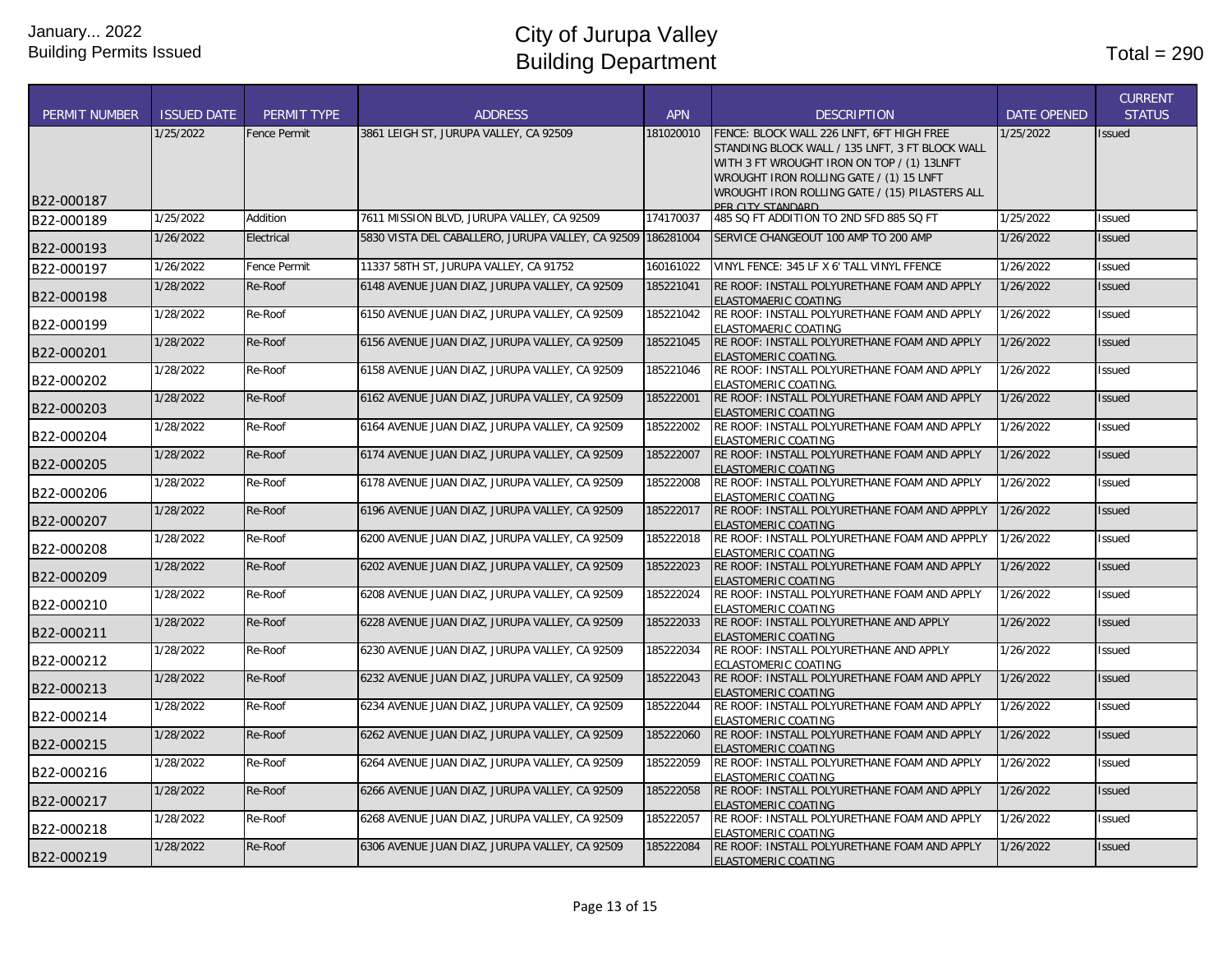| <b>PERMIT NUMBER</b> | <b>ISSUED DATE</b>     | PERMIT TYPE | <b>ADDRESS</b>                                 | <b>APN</b> | <b>DESCRIPTION</b>                                                                                                  | <b>DATE OPENED</b> | <b>CURRENT</b><br><b>STATUS</b> |
|----------------------|------------------------|-------------|------------------------------------------------|------------|---------------------------------------------------------------------------------------------------------------------|--------------------|---------------------------------|
| B22-000220           | 1/28/2022              | Re-Roof     | 6308 AVENUE JUAN DIAZ, JURUPA VALLEY, CA 92509 | 185222083  | RE ROOF: INSTALL POLYURETHANE FOAM AND APPLY<br>ELASTOMERIC COATING                                                 | 1/26/2022          | Issued                          |
| B22-000221           | 1/28/2022              | Re-Roof     | 6105 AVENUE JUAN DIAZ, JURUPA VALLEY, CA 92509 | 185221024  | RE ROOF: INSTALL POLYURETHANE FOAM AND APPLY<br><b>ELASTOMERIC COATING</b>                                          | 1/26/2022          | Issued                          |
| B22-000222           | 1/28/2022              | Re-Roof     | 6109 AVENUE JUAN DIAZ, JURUPA VALLEY, CA 92509 | 185221024  | RE ROOF: INSTALL POLYURETHANE FOAM AND APPLY<br><b>ELASTOMERIC COATING</b>                                          | 1/26/2022          | Issued                          |
| B22-000223           | 1/28/2022              | Re-Roof     | 6137 AVENUE JUAN DIAZ, JURUPA VALLEY, CA 92509 | 182221034  | RE ROOF: INSTALL POLYURETHANE FOAM AND APPLY<br><b>ELASTOMERIC COATING</b>                                          | 1/26/2022          | Issued                          |
| B22-000224           | 1/28/2022              | Re-Roof     | 6139 AVENUE JUAN DIAZ, JURUPA VALLEY, CA 92509 | 185221033  | RE ROOF: INSTALL POLYURETHANE FOAM AND APPLY<br><b>ELASTOMERIC COATING</b>                                          | 1/26/2022          | Issued                          |
| B22-000225           | 1/28/2022              | Re-Roof     | 6141 AVENUE JUAN DIAZ, JURUPA VALLEY, CA 92509 | 185221031  | RE ROOF: INSTALL POLYURETHANE FOAM AND APPLY<br><b>ELASTOMERIC COATING</b>                                          | 1/26/2022          | <b>Issued</b>                   |
| B22-000226           | 1/28/2022              | Re-Roof     | 6143 AVENUE JUAN DIAZ, JURUPA VALLEY, CA 92509 | 185221032  | RE ROOF: INSTALL POLYURETHANE FOAM AND APPLY<br>ELASTOMERIC COATING                                                 | 1/26/2022          | Issued                          |
| B22-000227           | 1/28/2022              | Re-Roof     | 6159 AVENUE JUAN DIAZ, JURUPA VALLEY, CA 92509 | 185221049  | RE ROOF: INSTALL POLYURETHANE FOAM AND APPLY<br><b>ELASTOMERIC COATING</b>                                          | 1/26/2022          | Issued                          |
| B22-000228           | 1/28/2022              | Re-Roof     | 6161 AVENUE JUAN DIAZ, JURUPA VALLEY, CA 92509 | 185221050  | RE ROOF: INSTALL POLYURETHANE FOAM AND APPLY<br><b>ELASTOMERIC COATING</b>                                          | 1/26/2022          | Issued                          |
| B22-000229           | 1/28/2022              | Re-Roof     | 6171 AVENUE JUAN DIAZ, JURUPA VALLEY, CA 92509 | 185222009  | RE ROOF: INSTALL POLYURETHANE FOAM AND APPLY<br><b>ELASTOMERIC COATING</b>                                          | 1/26/2022          | <b>Issued</b>                   |
| B22-000230           | 1/28/2022              | Re-Roof     | 6175 AVENUE JUAN DIAZ, JURUPA VALLEY, CA 92509 | 185222010  | RE ROOF: INSTALL POLYURETHANE FOAM AND APPLY<br><b>ELASTOMERIC COATING</b>                                          | 1/26/2022          | Issued                          |
| B22-000231           | 1/28/2022              | Re-Roof     | 6181 AVENUE JUAN DIAZ, JURUPA VALLEY, CA 92509 | 185222015  | RE ROOF: INSTALL POLYURETHANE FOAM AND APPLY<br>ELASTOMERIC COATING                                                 | 1/26/2022          | <b>Issued</b>                   |
| B22-000232           | 1/28/2022              | Re-Roof     | 6185 AVENUE JUAN DIAZ, JURUPA VALLEY, CA 92509 | 185222016  | RE ROOF: INSTALL POLYURETHANE FOAM AND APPLY<br>ELASTOMERIC COATING                                                 | 1/26/2022          | Issued                          |
| B22-000233           | 1/28/2022              | Re-Roof     | 6217 AVENUE JUAN DIAZ, JURUPA VALLEY, CA 92509 | 185222031  | RE ROOF: INSTALL POLYURETHANE FOAM AND APPLY<br><b>ELASTOMERIC COATING</b>                                          | 1/26/2022          | Issued                          |
| B22-000234           | 1/28/2022              | Re-Roof     | 6221 AVENUE JUAN DIAZ, JURUPA VALLEY, CA 92509 | 185222032  | RE ROOF: INSTALL POLYURETHANE FOAM AND APPLY<br><b>ELASTOMERIC COATING</b>                                          | 1/26/2022          | Issued                          |
| B22-000235           | 1/28/2022              | Re-Roof     | 6241 AVENUE JUAN DIAZ, JURUPA VALLEY, CA 92509 | 185222046  | RE ROOF: INSTALL POLYURETHANE FOAM AND APPLY<br><b>ESTALOMERIC COATING</b>                                          | 1/26/2022          | <b>Issued</b>                   |
| B22-000236           | 1/28/2022              | Re-Roof     | 6243 AVENUE JUAN DIAZ, JURUPA VALLEY, CA 92509 | 185222045  | RE ROOF: INSTALL POLYURETHANE FOAM AND APPLY<br><b>ESTALOMERIC COATING</b>                                          | 1/26/2022          | Issued                          |
| B22-000237           | 1/28/2022              | Re-Roof     | 6245 AVENUE JUAN DIAZ, JURUPA VALLEY, CA 92509 | 185222051  | RE ROOF: INSTALL POLYURETHANE FOAM AND APPLY<br><b>ELASTOMERIC COATING</b>                                          | 1/26/2022          | Issued                          |
| B22-000238           | 1/28/2022<br>1/28/2022 | Re-Roof     | 6247 AVENUE JUAN DIAZ, JURUPA VALLEY, CA 92509 | 185222052  | RE ROOF: INSTALL POLYURETHANE FOAM AND APPLY<br>ELASTOMERIC COATING<br>RE ROOF: INSTALL POLYURETHANE FOAM AND APPLY | 1/26/2022          | Issued                          |
| B22-000239           |                        | Re-Roof     | 6265 AVENUE JUAN DIAZ, JURUPA VALLEY, CA 92509 | 185222053  | <b>ELASTOMERIC COATING</b>                                                                                          | 1/26/2022          | <b>Issued</b>                   |
| B22-000240           | 1/28/2022              | Re-Roof     | 6267 AVENUE JUAN DIAZ, JURUPA VALLEY, CA 92509 | 185222054  | RE ROOF: INSTALL POLYURETHANE FOAM AND APPLY<br>ELASTOMERIC COATING                                                 | 1/26/2022          | Issued                          |
| B22-000241           | 1/28/2022              | Re-Roof     | 6269 AVENUE JUAN DIAZ, JURUPA VALLEY, CA 92509 | 185222055  | RE ROOF: INSTALL POLYURETHANE FOAM AND APPLY<br><b>ELASTOMERIC COATING</b>                                          | 1/26/2022          | Issued                          |
| B22-000242           | 1/28/2022              | Re-Roof     | 6273 AVENUE JUAN DIAZ, JURUPA VALLEY, CA 92509 | 185222056  | RE ROOF: INSTALL POLYURETHANE FOAM AND APPLY<br><b>ELASTOMERIC COATING</b>                                          | 1/26/2022          | Issued                          |
| B22-000243           | 1/28/2022              | Re-Roof     | 6130 AVENUE JUAN DIAZ, JURUPA VALLEY, CA 92509 | 185221035  | RE ROOF: INSTALL POLYURETHANE FOAM AND APPLY<br>ELASTOMERIC COATING                                                 | 1/26/2022          | Issued                          |
| B22-000244           | 1/28/2022              | Re-Roof     | 6134 AVENUE JUAN DIAZ, JURUPA VALLEY, CA 92509 | 185221036  | RE ROOF: INSTALL POLYURETHANE FOAM AND APPLY<br><b>ELASTOMERIC COATING</b>                                          | 1/26/2022          | Issued                          |